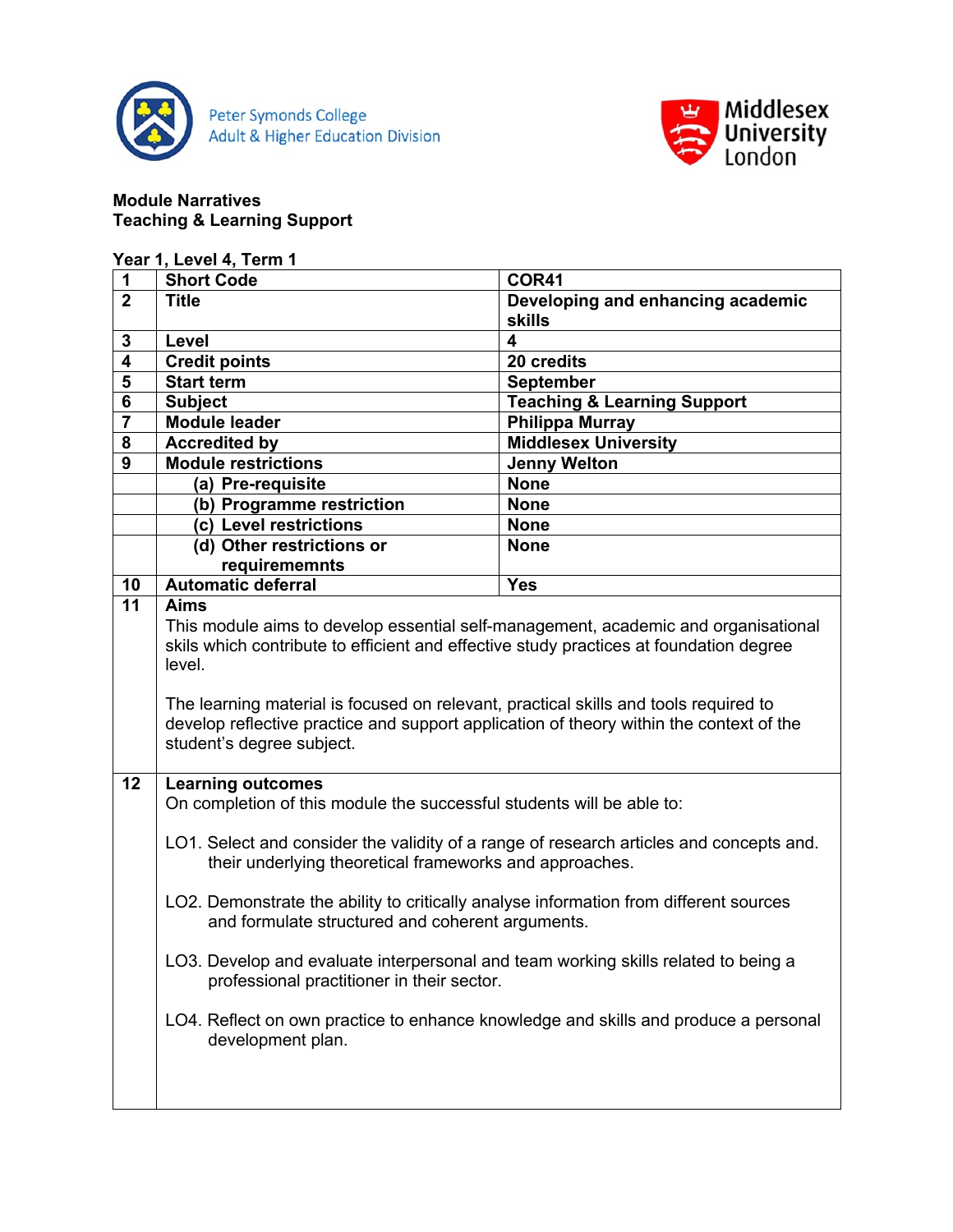|     | <b>Syllabus</b>                                                                                                                                                                                                                                                                                                                                                          |  |  |
|-----|--------------------------------------------------------------------------------------------------------------------------------------------------------------------------------------------------------------------------------------------------------------------------------------------------------------------------------------------------------------------------|--|--|
|     | The role of reflective journals and Personal Development Plans within a work<br>and study setting;                                                                                                                                                                                                                                                                       |  |  |
|     | An introduction to theories of learning to include Bloom's Taxonomy and learning<br>styles;                                                                                                                                                                                                                                                                              |  |  |
|     | Key competences of academic reflection integrated within the course such as<br>$\bullet$<br>presentation and self-assessment techniques, personal action plans and<br>appropriate developmental activities.                                                                                                                                                              |  |  |
|     | The following skills will be developed:<br>Active learning.                                                                                                                                                                                                                                                                                                              |  |  |
|     | Note taking.                                                                                                                                                                                                                                                                                                                                                             |  |  |
|     | Essay planning and report writing.<br>$\bullet$                                                                                                                                                                                                                                                                                                                          |  |  |
|     | Reflective journal.<br>$\bullet$<br>Formats of reports and essays.<br>$\bullet$                                                                                                                                                                                                                                                                                          |  |  |
|     | Basic research skills; using internet and curriculum resources.<br>$\bullet$                                                                                                                                                                                                                                                                                             |  |  |
|     | Posting comments on module forum.<br>$\bullet$                                                                                                                                                                                                                                                                                                                           |  |  |
|     | Sending draft to tutor.<br>$\bullet$                                                                                                                                                                                                                                                                                                                                     |  |  |
|     | Planning and time management.<br>$\bullet$<br>Critical thinking and argument construction.<br>$\bullet$                                                                                                                                                                                                                                                                  |  |  |
|     | Proof reading.<br>$\bullet$                                                                                                                                                                                                                                                                                                                                              |  |  |
|     | Referencing.<br>$\bullet$                                                                                                                                                                                                                                                                                                                                                |  |  |
| 14. | Learning, teaching and assessment strategy                                                                                                                                                                                                                                                                                                                               |  |  |
|     | A range of methods will be used including group discussions, lectures, seminars,<br>presentations and discussion opportunities via the College's Virtual Learning<br>Environment (Moodle).                                                                                                                                                                               |  |  |
|     | <b>Formative:</b>                                                                                                                                                                                                                                                                                                                                                        |  |  |
|     | Students will submiat a draft of the essay for comment.                                                                                                                                                                                                                                                                                                                  |  |  |
|     | Summative:<br>Essay: Critically analyse three pieces of research on the study habits of successful<br>learners; discuss the value of the research and the conclusions which can be drawn<br>from it. The first piece of research for the assignment will be provided by tutors, the<br>second will be sourced during a class session and the third will be chosen by the |  |  |
|     | student.<br>(2000 words, 65%, Learning Outcomes: LO 1, & 2 Summative).                                                                                                                                                                                                                                                                                                   |  |  |
|     | Completion of part 1 of the Learning Journal and Personal Development Plan.<br>(1000 words, 35%, Learning Outcomes: LO 3 & 4 Summative).                                                                                                                                                                                                                                 |  |  |
| 15. | <b>Learning materials</b>                                                                                                                                                                                                                                                                                                                                                |  |  |
|     | <b>Essential</b><br>Bedford, D. and Wilson, E. (2012) Study Skills for Foundation Degrees. London: Fulton.                                                                                                                                                                                                                                                               |  |  |
|     | Bassot, B. (2013) The Reflective Journal. Basingstoke: Palgrave MacMillan.                                                                                                                                                                                                                                                                                               |  |  |
|     | Cottrell, S. (2017) Critical thinking skills: Developing effective analysis and argument.<br>Basingstoke: Palgrave MacMillan.                                                                                                                                                                                                                                            |  |  |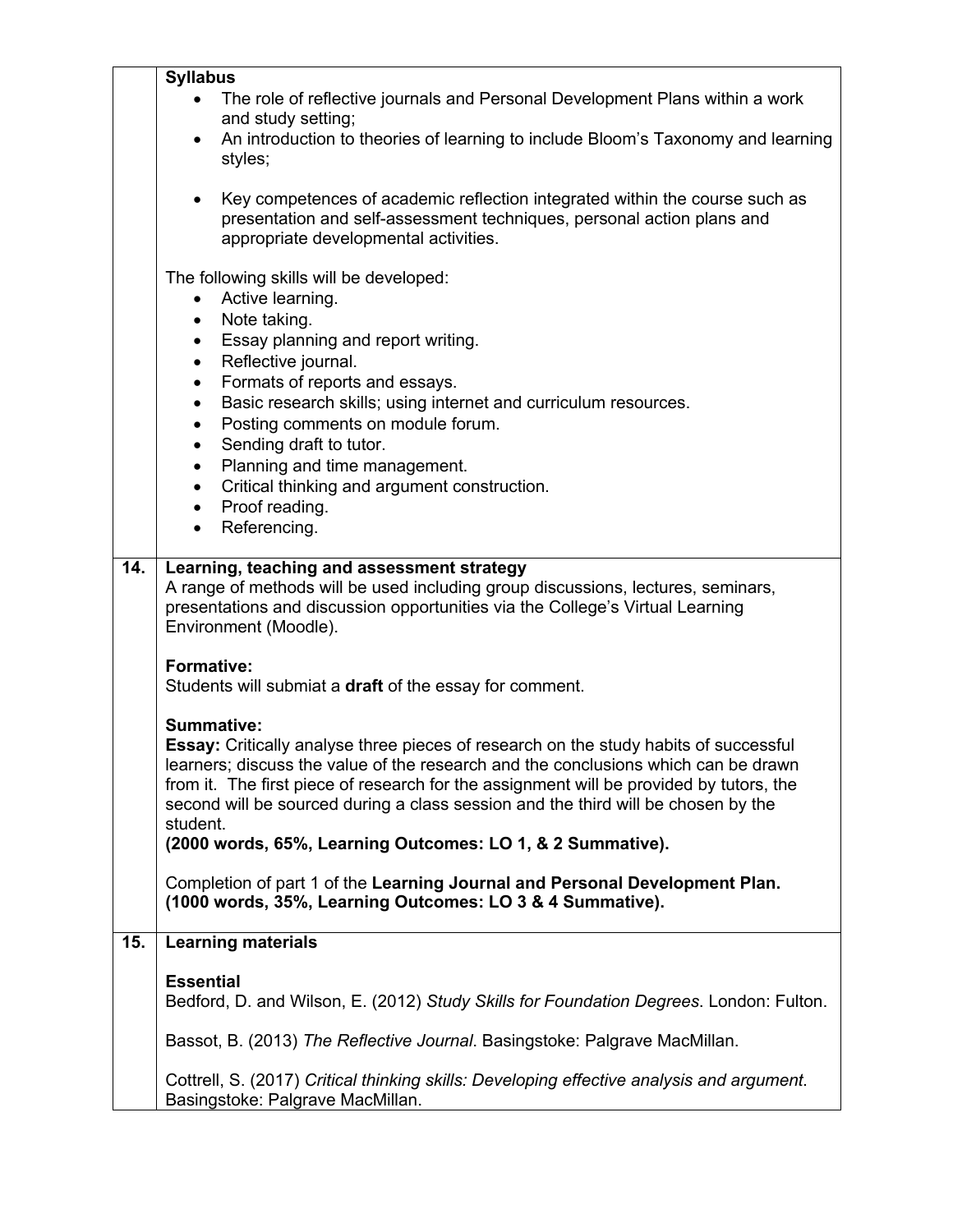Forsyth, P. (2008) *How to Write Reports and Proposals*. 2<sup>nd</sup> edn. London: Kogan Page Ltd. Greetham, B. (2013) *How to write better essays*. 3rd edn. Basingstoke,: Palgrave MacMillan. Harrison, M., Jakeman, V. and Paterson, K. (2016) *Improve Your Grammar: The*  essential guide to accurate writing. 2<sup>nd</sup> edn. Basingstoke: Palgrave Macmillan. **Recommended** Cottrell, S. (2015) *Skllls for Succes.,* Basingstoke: Palgrave MacMillan. Cottrell, S. (2013) *The Study Skills Handbook*. 4<sup>th</sup> edn. Basingstoke: Palgrave MacMillan. Rumsey, D. (2010) *Statistics for dummies*. Indianapolis: Wiley Publishing. Thomson, A. (2008) *Critical reasoning: A practical introduction*. Oxford: Routledge.

| 1                       | <b>Short Code</b>                                                                         | <b>ED54</b>                            |
|-------------------------|-------------------------------------------------------------------------------------------|----------------------------------------|
| $\overline{2}$          | <b>Title</b>                                                                              | Introduction to Education: History and |
|                         |                                                                                           | <b>Context</b>                         |
| $\mathbf{3}$            | Level                                                                                     | 4                                      |
| 4                       | <b>Credit points</b>                                                                      | 20 credits                             |
| 5                       | <b>Start term</b>                                                                         | <b>September</b>                       |
| 6                       | <b>Subject</b>                                                                            | <b>Teaching &amp; Learning Support</b> |
| $\overline{\mathbf{7}}$ | <b>Module leader</b>                                                                      | <b>Lynne Frost</b>                     |
| 8                       | <b>Accredited by</b>                                                                      | <b>Middlesex University</b>            |
| 9                       | <b>Module restrictions</b>                                                                |                                        |
|                         | (e) Pre-requisite                                                                         | <b>None</b>                            |
|                         | (f) Programme restriction                                                                 | <b>None</b>                            |
|                         | (g) Level restrictions                                                                    | <b>None</b>                            |
|                         | (h) Other restrictions or                                                                 | <b>None</b>                            |
|                         |                                                                                           |                                        |
|                         | requirements                                                                              |                                        |
| 10                      | <b>Automatic deferral</b>                                                                 | <b>Yes</b>                             |
| 11                      | Aims                                                                                      |                                        |
|                         | This module provides students with an introduction into the wider context surrounding     |                                        |
|                         | educational practice.                                                                     |                                        |
|                         |                                                                                           |                                        |
|                         | It includes opportunities for students to reflect on the nature and purposes of education |                                        |
|                         | and relate this to their practice.                                                        |                                        |
|                         |                                                                                           |                                        |
|                         | Social, historical and political influences on education will be explored, alongside the  |                                        |
|                         | evolution of educational practices and their research base.                               |                                        |
|                         |                                                                                           |                                        |
| 12                      | <b>Learning outcomes</b>                                                                  |                                        |
|                         | On completion of this module the successful students will be able to:                     |                                        |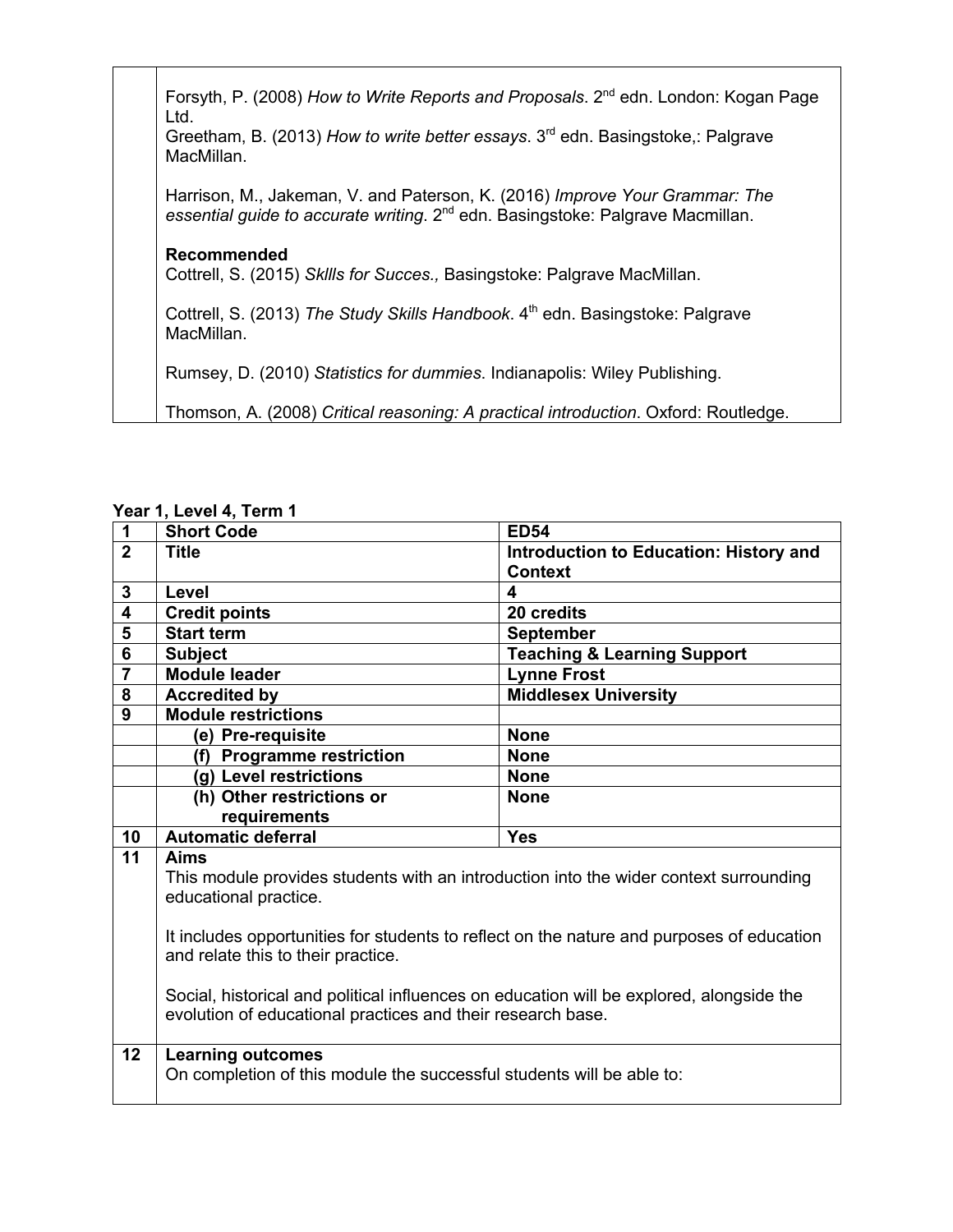|     | LO1. Identify the principles and contexts in which education is defined and<br>implemented.                                                                                                                                                                                                                                                                                                                                                                                                                                                                      |  |  |
|-----|------------------------------------------------------------------------------------------------------------------------------------------------------------------------------------------------------------------------------------------------------------------------------------------------------------------------------------------------------------------------------------------------------------------------------------------------------------------------------------------------------------------------------------------------------------------|--|--|
|     | LO2. Evaluate historical, social, political and ideological influences on current<br>educational practice and policies.                                                                                                                                                                                                                                                                                                                                                                                                                                          |  |  |
|     | LO3. Explore and analyse the values and beliefs which underpin policy and practice.                                                                                                                                                                                                                                                                                                                                                                                                                                                                              |  |  |
|     | LO4. Reflect on their own evolving principles and practice.                                                                                                                                                                                                                                                                                                                                                                                                                                                                                                      |  |  |
| 13  | <b>Syllabus</b>                                                                                                                                                                                                                                                                                                                                                                                                                                                                                                                                                  |  |  |
|     | The nature and purposes of education.<br>$\bullet$<br>Educational values.<br>$\bullet$<br>The history of education.<br>$\bullet$<br>Education in its social context.<br>$\bullet$<br>Educational research and its impact.<br>٠<br>Politics and policy in education.<br>$\bullet$<br>Pedagogical and philosophical approaches to education.<br>٠<br>Evolution of educational practices.<br>٠<br>Globalisation and comparative education.<br>$\bullet$<br>Curriculum.<br>$\bullet$<br>Statutory bodies and key legislation<br>$\bullet$<br>The nature of research. |  |  |
| 14. | Learning, teaching and assessment strategy                                                                                                                                                                                                                                                                                                                                                                                                                                                                                                                       |  |  |
|     | A range of methods will be used including group discussions, lectures, seminars,<br>presentations and discussion opportunities via the College's virtual learning<br>environment (Moodle).                                                                                                                                                                                                                                                                                                                                                                       |  |  |
|     | <b>Formative:</b><br>Submit a draft of the essay for comment.                                                                                                                                                                                                                                                                                                                                                                                                                                                                                                    |  |  |
|     | <b>Summative:</b><br>An essay explaining the social, historical and political influences on current educational<br>practice.<br>(2000 words, 65%, Learning Outcomes: LO 1, 2 & 3 Summative).                                                                                                                                                                                                                                                                                                                                                                     |  |  |
|     | A reflective journal analysing the student's own beliefs, values and philosophy of<br>education.<br>(1500 words, 35%, Learning Outcomes: LO 3 & 4 Summative).                                                                                                                                                                                                                                                                                                                                                                                                    |  |  |
| 15. | <b>Learning materials</b>                                                                                                                                                                                                                                                                                                                                                                                                                                                                                                                                        |  |  |
|     | <b>Essential</b><br>Bartlett, S. and Burton, D. (2020) An Introduction to Education. 5th edn. London: Sage<br>Publications Ltd.                                                                                                                                                                                                                                                                                                                                                                                                                                  |  |  |
|     | Thomas, G. (2013) Education a Very Short Introduction. Oxford: Open University Press.                                                                                                                                                                                                                                                                                                                                                                                                                                                                            |  |  |
|     | Recommended                                                                                                                                                                                                                                                                                                                                                                                                                                                                                                                                                      |  |  |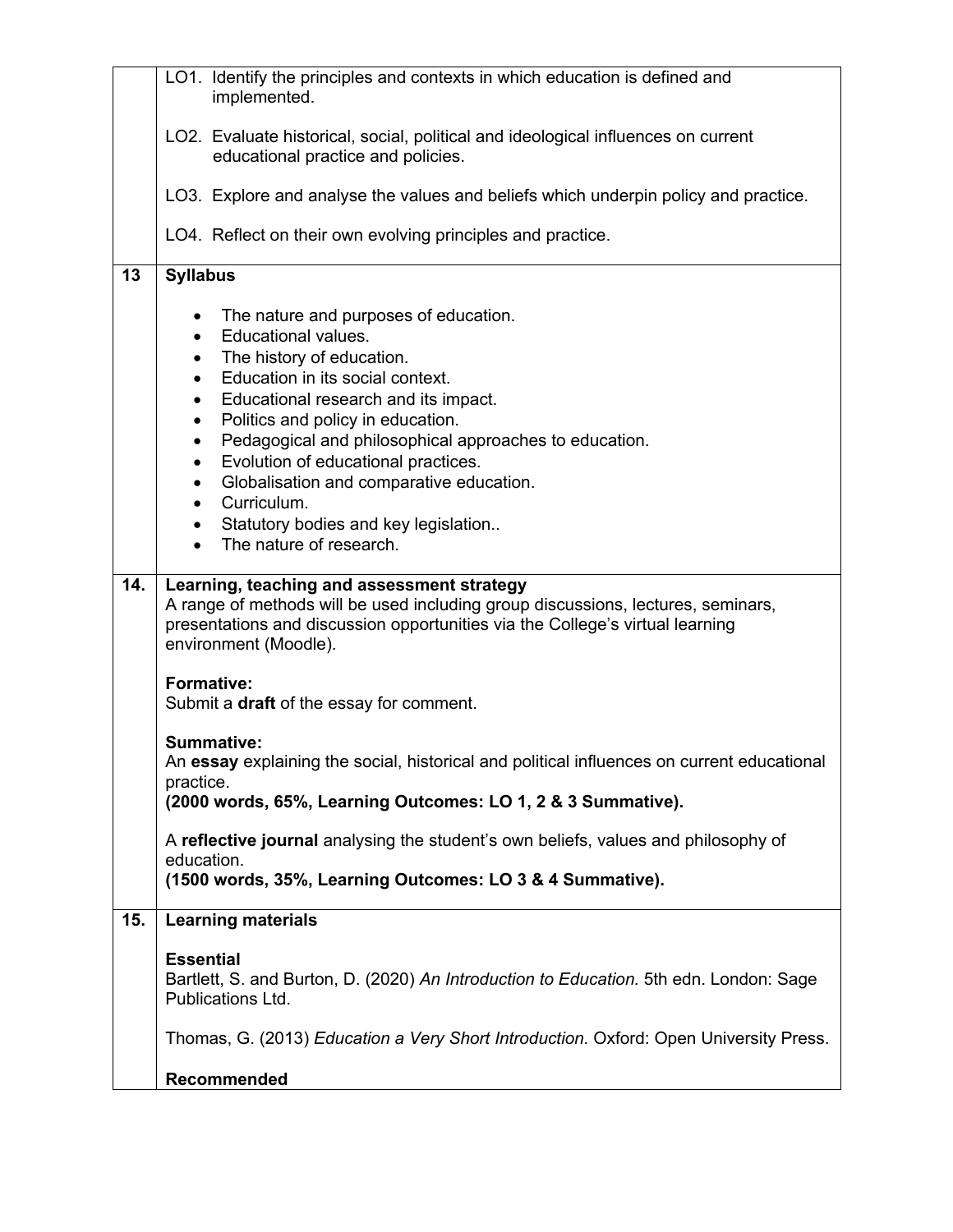| Baldock, P., Fitzgerald, D. and Kay, J. (2016) Understanding Early Years Policy.<br>London: Sage Publications Ltd.  |
|---------------------------------------------------------------------------------------------------------------------|
| Bates, J., Lewis, S. and Pickard, A. (2011) Education Policy, Practice and the<br>Professional. London: Bloomsbury. |
| Bennet, T. (2013) Teacher Proof. Oxford: Routledge.                                                                 |
| Chitty, C. (2009) Education Policy in Britain. Basingstoke: Palgrave MacMillan.                                     |
| Christodoulou, D. (2014) Seven Myths about Education. London: The Curriculum<br>Centre.                             |
| Cottrell, S. (2011) Critical Thinking Skills. Basingstoke: Palgrave Macmillan.                                      |
| Didau, D. (2014) What if Everything you Knew about Education was Wrong.<br>Carmathen: Crown House Publishing.       |
| Hayes, D. (2010) Encyclopaedia of Primary Education. Oxford: Routledge.                                             |
| Nutbrown, C. and Clough, P. (2014) Early Childhood Education. London: Sage<br>Publications Ltd.                     |
| Peal, R. (2014) Progressively Worse. London: Civitas.                                                               |
| Pugh, G. and Duffy, B. (2013) Contemporary Issues in the Early Years. London: Paul<br>Chapman Publishing.           |
| Robinson, M. (2013) Trivium 21C. Carmathen: Crown House Publishing.                                                 |
| Willingham, D. (2010) Why Students Don't Like School. Chichester: Wiley Publishing.                                 |

|              | <b>Short Code</b>                   | <b>ED42</b>                               |
|--------------|-------------------------------------|-------------------------------------------|
| $\mathbf{2}$ | <b>Title</b>                        | <b>Supporting the National Curriculum</b> |
|              |                                     | <b>Delivery</b>                           |
| 3            | Level                               | 4                                         |
| 4            | <b>Credit points</b>                | 40 credits                                |
| 5            | <b>Start term</b>                   | January                                   |
| 6            | <b>Subject</b>                      | <b>Teaching &amp; Learning Support</b>    |
|              | <b>Module leader</b>                | <b>Jenny Welton</b>                       |
| 8            | <b>Accredited by</b>                | <b>Middlesex University</b>               |
| 9            | <b>Module restrictions</b>          |                                           |
|              | (i)<br><b>Pre-requisite</b>         | <b>None</b>                               |
|              | <b>Programme restriction</b>        | <b>None</b>                               |
|              | (k) Level restrictions              | <b>None</b>                               |
|              | <b>Other restrictions or</b><br>(I) | <b>None</b>                               |
|              | requirememnts                       |                                           |
| 10           | <b>Automatic deferral</b>           | <b>Yes</b>                                |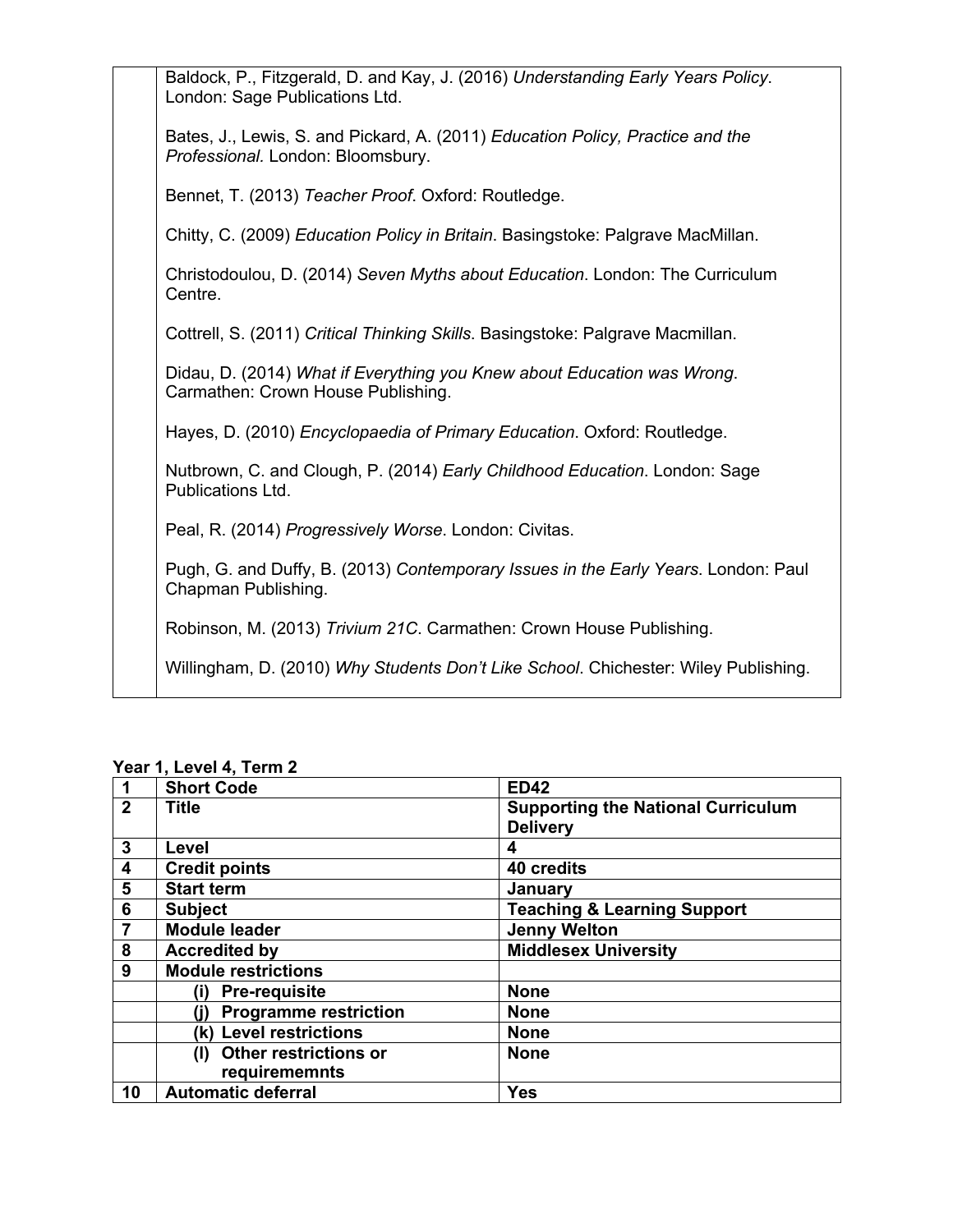| 11  | <b>Aims</b>                                                                                                                                                                                                                                                                                                                                                   |  |  |
|-----|---------------------------------------------------------------------------------------------------------------------------------------------------------------------------------------------------------------------------------------------------------------------------------------------------------------------------------------------------------------|--|--|
|     | To develop an understanding of the complex ways in which pupils learn.                                                                                                                                                                                                                                                                                        |  |  |
|     | To demonstrate an understanding of the structure and nature of the National<br>Curriculum.                                                                                                                                                                                                                                                                    |  |  |
|     | To provide effective support in promoting pupil learning.                                                                                                                                                                                                                                                                                                     |  |  |
|     | Approaches considered will support pupil learning across the whole curriculum when<br>working with pupils on an individual basis as well as in groups.                                                                                                                                                                                                        |  |  |
| 12  | <b>Learning outcomes</b>                                                                                                                                                                                                                                                                                                                                      |  |  |
|     | On completion of this module the successful students will be able to:                                                                                                                                                                                                                                                                                         |  |  |
|     | LO1. Critically analyse the theories of child development and how children learn.                                                                                                                                                                                                                                                                             |  |  |
|     | LO2. Consider and analyse the application of different theories and research within<br>current legislation and the National Curriculum.                                                                                                                                                                                                                       |  |  |
|     | LO3. Evaluate the use of assessment for learning to support pupil progress.                                                                                                                                                                                                                                                                                   |  |  |
|     | LO4. Reflect on the possible factors which may have an effect on pupils' learning. For<br>example, individual learning styles and experiences.                                                                                                                                                                                                                |  |  |
|     | LO5. Observe, assess and record pupil development and evaluate effective ways of<br>supporting pupils.                                                                                                                                                                                                                                                        |  |  |
| 13  | <b>Syllabus</b>                                                                                                                                                                                                                                                                                                                                               |  |  |
|     | Theories of child development: cognitive, behaviourist, psychoanalytical and<br>$\bullet$                                                                                                                                                                                                                                                                     |  |  |
|     | humanistic.<br>Learning styles and their application.<br>$\bullet$                                                                                                                                                                                                                                                                                            |  |  |
|     | Relationship between language and learning.<br>$\bullet$                                                                                                                                                                                                                                                                                                      |  |  |
|     | The role of play.<br>$\bullet$                                                                                                                                                                                                                                                                                                                                |  |  |
|     | Factors that may affect the learning process including group dynamics.<br>$\bullet$<br>National Curriculum and guidance.                                                                                                                                                                                                                                      |  |  |
|     | Assessment for learning and role of support staff.                                                                                                                                                                                                                                                                                                            |  |  |
| 14. | Learning, teaching and assessment strategy<br>Students will participate in a series of lectures outlining key theorists relating to pupil<br>learning and summarising different learning style models. Students will be encouraged<br>to relate these to their work practice and their own learning and reflect on the<br>implications for practice.          |  |  |
|     | It is expected that students will keep a learning journal recording a minimum of three<br>consultations with pupil/s reviewing learning achievements, strategies used and<br>identifying future learning needs, plus reflecting on the implications for their own<br>practice in providing support and any follow-up discussions with appropriate colleagues. |  |  |
|     | <b>Formative:</b><br>Submit draft of the report for comment.                                                                                                                                                                                                                                                                                                  |  |  |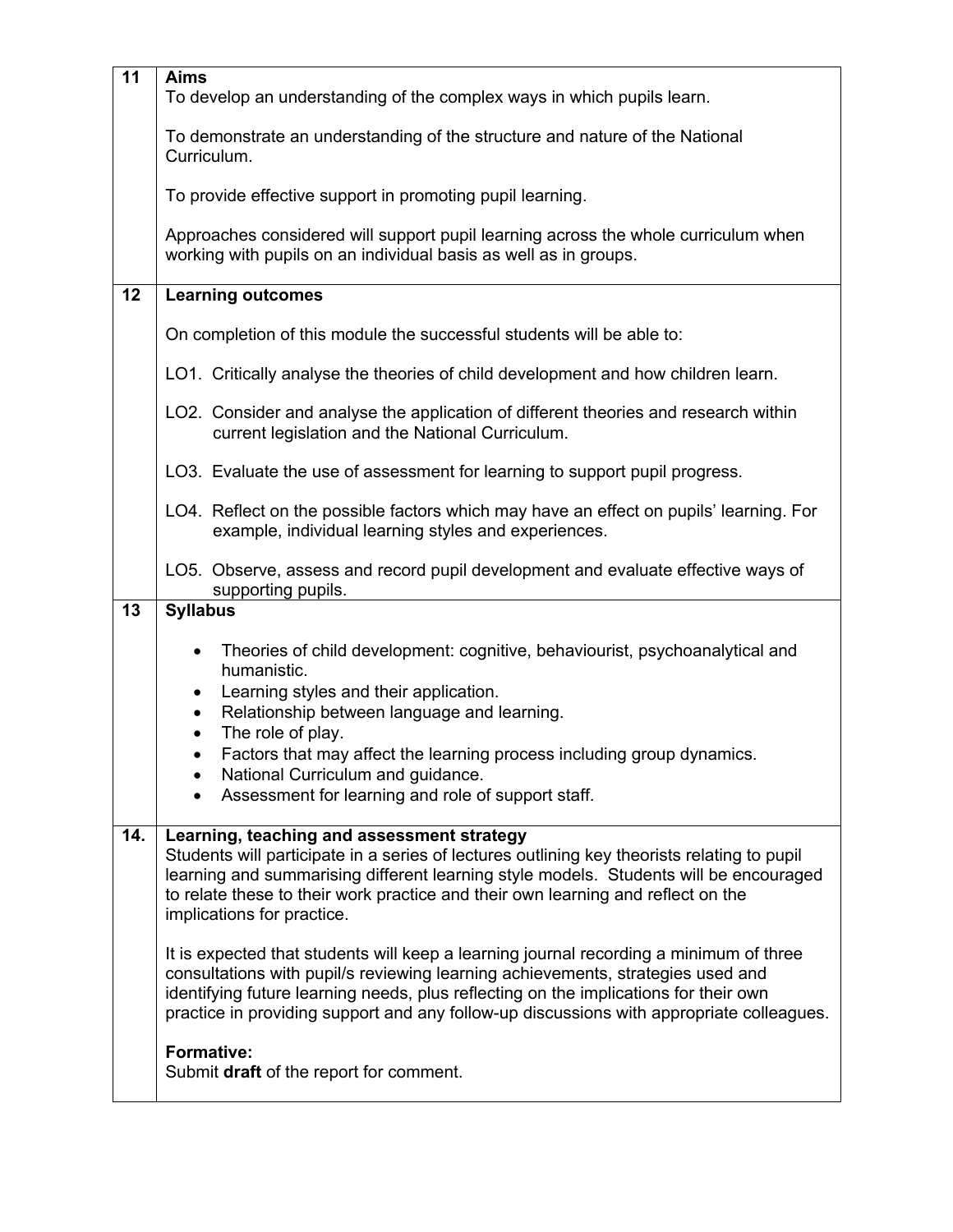|     | <b>Summative:</b>                                                                                                                                                                                                                                                                                                                                                                                                                                               |  |  |
|-----|-----------------------------------------------------------------------------------------------------------------------------------------------------------------------------------------------------------------------------------------------------------------------------------------------------------------------------------------------------------------------------------------------------------------------------------------------------------------|--|--|
|     | <b>Report:</b> Using a range of monitoring opportunities to assess the participation and<br>progress of a pupil you work with in a chosen curriculum area. Discuss the pupil's<br>learning opportunities and possible factors which may affect the pupil's progress. Make<br>recommendations to support the pupil's development in the chosen curriculum area.<br>Refer to development theories and link to the National Curriculum and guidance<br>frameworks. |  |  |
|     | Reflective Account: Use the outcomes to reflect on your own practice and identify<br>areas for your own development.                                                                                                                                                                                                                                                                                                                                            |  |  |
|     | (2500 words, Reflective account 500 words 65%, Learning Outcomes: LO 1, 2, 3, 4<br>& 5 Summative). Observations in appendices.                                                                                                                                                                                                                                                                                                                                  |  |  |
|     | Group presentation: Compare and contrast two child development theories or<br>learning style models and relate to current teaching and learning practice.<br>(15 minutes, 35%, Learning Outcomes: LO 1, 2 & 5. Summative).                                                                                                                                                                                                                                      |  |  |
| 15. | <b>Learning materials</b>                                                                                                                                                                                                                                                                                                                                                                                                                                       |  |  |
|     | <b>Essential</b><br>National Curriculum (2014). Available at:<br>https://www.gov.uk/government/collections/national-curriculum (Accessed: 07 March<br>2017).                                                                                                                                                                                                                                                                                                    |  |  |
|     | <b>Recommended</b><br>Dean, J. (2009) Organising Learning in the Primary School Classroom. London:<br>Routledge.                                                                                                                                                                                                                                                                                                                                                |  |  |
|     | Hammersley-Fletcher, F., Lowe, M. and Pugh, J. (2006) The Teaching Assistant's<br>Guide. Abingdon: Routledge.                                                                                                                                                                                                                                                                                                                                                   |  |  |
|     | Hansen, A. (2012) Primary Professional Studies. 2 <sup>nd</sup> edn. London: Sage Publications<br>Ltd.                                                                                                                                                                                                                                                                                                                                                          |  |  |
|     | Lawton, D. (1989) The Education Reform Act: Choice & Control. London: Hodder &<br>Stoughton.                                                                                                                                                                                                                                                                                                                                                                    |  |  |
|     | McCulloch, G. (2005) The Routledge Falmer Reader in the History of Education.<br>London: Routledge.                                                                                                                                                                                                                                                                                                                                                             |  |  |
|     | Pritchard, A. (2009) Ways of Learning, Learning Theories & Learning Styles in the<br>Classroom. Abingdon: Routledge.                                                                                                                                                                                                                                                                                                                                            |  |  |
|     | Wood, D. (1998) How Children Think & Learn. 2 <sup>nd</sup> edn. Oxford: Blackwell.                                                                                                                                                                                                                                                                                                                                                                             |  |  |
|     | <b>Journals</b><br><b>History of Education</b><br>Education 3-13<br><b>Early Years Educator</b>                                                                                                                                                                                                                                                                                                                                                                 |  |  |
|     | <b>Web-based sources:</b>                                                                                                                                                                                                                                                                                                                                                                                                                                       |  |  |
|     | Civitas (2014) Core Knowledge. Available at:<br>http://www.coreknowledge.org.uk/index.php (Accessed: 07 March 2017).                                                                                                                                                                                                                                                                                                                                            |  |  |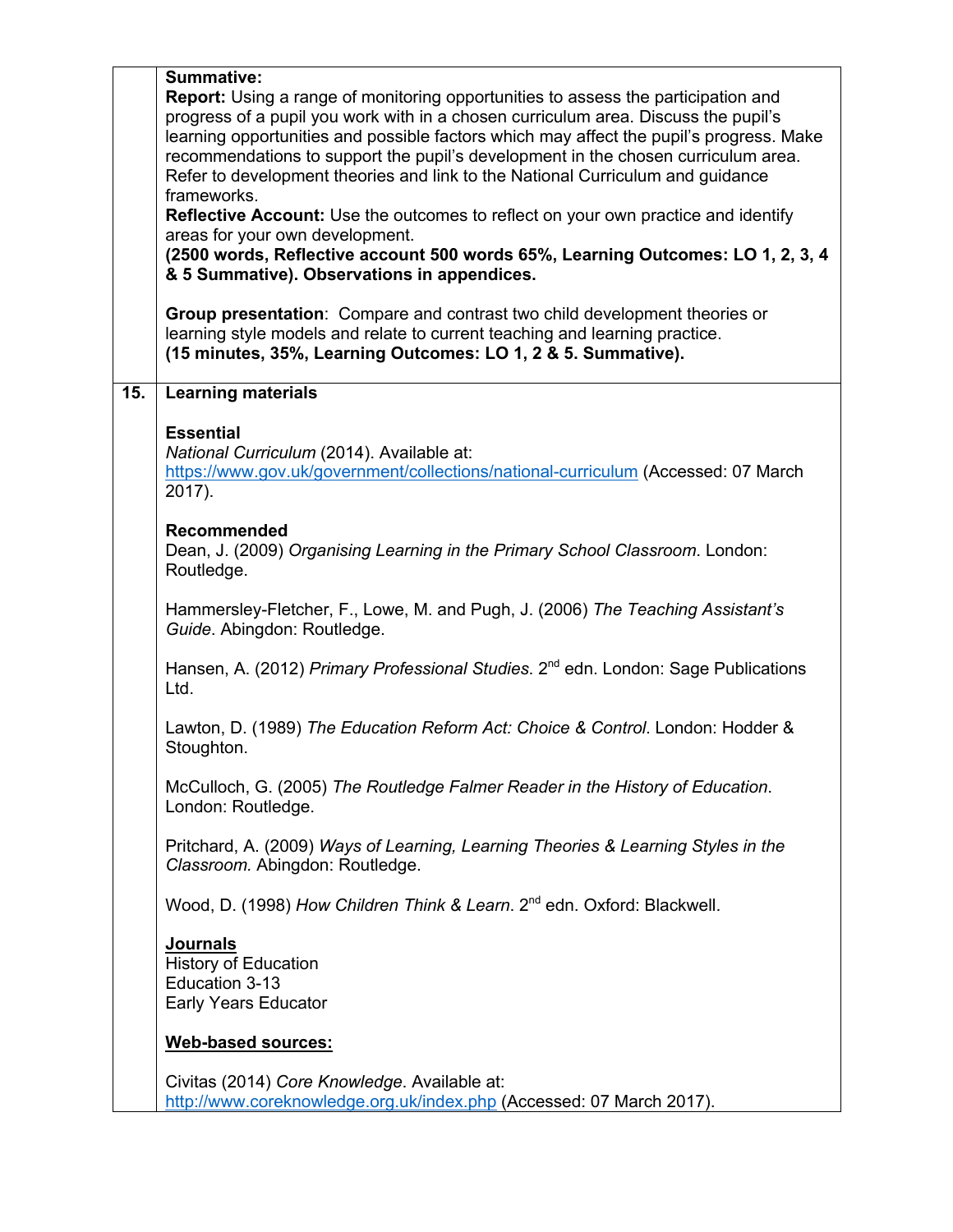DfE (2014) *Teachers TV.* Available at: https://www.gov.uk/government/publications/teachers-tv/teachers-tv (Accessed: 07 March 2017).

Gillard, D. (2017) *The History of Education in England*. Available at: http://www.educationengland.org.uk (Accessed: 07 March 2017).

TES (2017) Times Educational Supplement. Available at: www.tes.co.uk (Accessed: 07 March 2017).

National Literacy Trust (2017) *National Literacy Trust*. Available at: http://www.literacytrust.org.uk/schools\_teaching/curriculum (Accessed 07 March 2017).

| 1                       | <b>Short Code</b>                                                                                                                                                                                                                                                                                                                                                                                                                                                        | COR43                                  |  |
|-------------------------|--------------------------------------------------------------------------------------------------------------------------------------------------------------------------------------------------------------------------------------------------------------------------------------------------------------------------------------------------------------------------------------------------------------------------------------------------------------------------|----------------------------------------|--|
| $\overline{\mathbf{2}}$ | <b>Title</b>                                                                                                                                                                                                                                                                                                                                                                                                                                                             | <b>Research Skills</b>                 |  |
| $\overline{\mathbf{3}}$ | Level                                                                                                                                                                                                                                                                                                                                                                                                                                                                    | 4                                      |  |
| 4                       | <b>Credit points</b>                                                                                                                                                                                                                                                                                                                                                                                                                                                     | 20 credits                             |  |
| $\overline{\mathbf{5}}$ | <b>Start term</b>                                                                                                                                                                                                                                                                                                                                                                                                                                                        | <b>April</b>                           |  |
| $6\phantom{1}6$         | <b>Subject</b>                                                                                                                                                                                                                                                                                                                                                                                                                                                           | <b>Teaching &amp; Learning Support</b> |  |
| $\overline{7}$          | <b>Module leader</b>                                                                                                                                                                                                                                                                                                                                                                                                                                                     | <b>Alison Parsons</b>                  |  |
| 8                       | <b>Accredited by</b>                                                                                                                                                                                                                                                                                                                                                                                                                                                     | <b>Middlesex University</b>            |  |
| 9                       | <b>Module restrictions</b>                                                                                                                                                                                                                                                                                                                                                                                                                                               |                                        |  |
|                         | (m)Pre-requisite                                                                                                                                                                                                                                                                                                                                                                                                                                                         | <b>None</b>                            |  |
|                         | (n) Programme restriction                                                                                                                                                                                                                                                                                                                                                                                                                                                | <b>None</b>                            |  |
|                         | (o) Level restrictions                                                                                                                                                                                                                                                                                                                                                                                                                                                   | <b>None</b>                            |  |
|                         | (p) Other restrictions or                                                                                                                                                                                                                                                                                                                                                                                                                                                | <b>None</b>                            |  |
|                         | requirememnts                                                                                                                                                                                                                                                                                                                                                                                                                                                            |                                        |  |
| 10                      | <b>Automatic deferral</b>                                                                                                                                                                                                                                                                                                                                                                                                                                                | <b>Yes</b>                             |  |
| 11                      | <b>Aims</b><br>The module aims to equip students with a working knowledge of basic research models<br>and an awareness of possible ethical dimensions with a view to completing a work-<br>focused research project in Year 2. Essential research skills will be developed through<br>the critical investigation of existing research with respect to knowledge, needs or<br>practice within the context of the student's degree subject.                                |                                        |  |
| 12                      | <b>Learning outcomes</b><br>On completion of this module the successful students will be able to:<br>LO <sub>1</sub><br>Critically evaluate the information and data gathered from different sources<br>relevant to a chosen topic.<br>Compare and contrast the impact and value of research within own and current<br>LO <sub>2</sub><br>practice.<br>LO3 Reflect on skills and knowledge gained and identify possible areas for enquiry to<br>enhance future practice. |                                        |  |
|                         |                                                                                                                                                                                                                                                                                                                                                                                                                                                                          |                                        |  |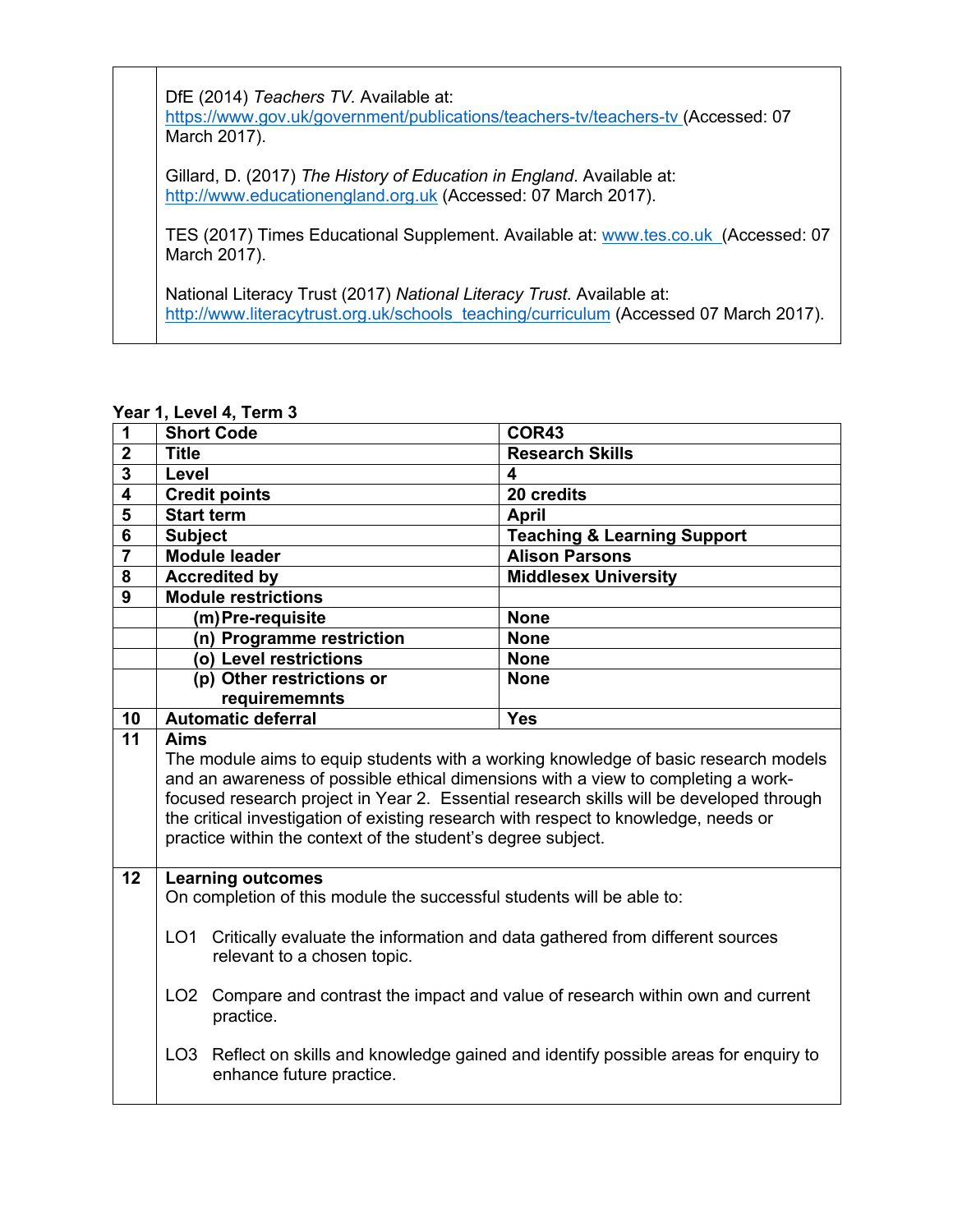| 13  | <b>Syllabus</b>                                                                              |  |  |  |
|-----|----------------------------------------------------------------------------------------------|--|--|--|
|     | Why research?                                                                                |  |  |  |
|     | Thinking the Research Journey through – conceptually, critically, creatively.<br>$\bullet$   |  |  |  |
|     | Philosophy and stances.<br>$\bullet$                                                         |  |  |  |
|     | Approaches and design.<br>$\bullet$                                                          |  |  |  |
|     | Underpinning theories and methodologies.<br>$\bullet$                                        |  |  |  |
|     | Methods, techniques and procedures.<br>$\bullet$                                             |  |  |  |
|     | The research question.<br>$\bullet$                                                          |  |  |  |
|     | Ethics of social research.<br>$\bullet$                                                      |  |  |  |
|     | Handling, analysing and interpreting data.<br>$\bullet$                                      |  |  |  |
|     | Identifying findings, managing and discussing significance.<br>$\bullet$                     |  |  |  |
|     | Objective academic write-up.<br>$\bullet$                                                    |  |  |  |
|     | Reflective practice.<br>$\bullet$                                                            |  |  |  |
|     |                                                                                              |  |  |  |
| 14. | Learning, teaching and assessment strategy                                                   |  |  |  |
|     | A range of methods will be used including group discussions, practical workshop              |  |  |  |
|     | activities, lectures, presentations and online discussion opportunities via the College's    |  |  |  |
|     | Virtual Learning Environment (Moodle).                                                       |  |  |  |
|     |                                                                                              |  |  |  |
|     | Students will produce a draft report plan of up to 460 words to include a draft literature   |  |  |  |
|     | review and methodology (Formative).                                                          |  |  |  |
|     |                                                                                              |  |  |  |
|     | <b>Report:</b> Produce a report with a detailed literature review chapter which examines the |  |  |  |
|     | research underpinning existing practice, including critical analysis of any limitatins or    |  |  |  |
|     | generalisations identified, underpinned as appropriate, by examples from current             |  |  |  |
|     | practice. Student's should within the recommendations identify possible areas of             |  |  |  |
|     | enquiry for a work-focused learning project, reflecting on the research skills developed.    |  |  |  |
|     | (2000 words, 65%, Learning Outcomes: LO 1, 2 & 3, Summative)                                 |  |  |  |
|     |                                                                                              |  |  |  |
|     | Reflective journal: analysing the student's application of research skills learned in        |  |  |  |
|     | identifying possible areas of enquiry for a work-focused learning project.                   |  |  |  |
|     | (1200 words, 35%, Learning Outcomes: LO 1, 2 & 3, Summative)                                 |  |  |  |
|     |                                                                                              |  |  |  |
| 15  | <b>Learning Resources</b>                                                                    |  |  |  |
|     | <b>Essential</b>                                                                             |  |  |  |
|     | Bell, J. (2014) Doing your research project. Berkshire: Open University Press McGraw         |  |  |  |
|     | Hill.                                                                                        |  |  |  |
|     | Clough, P. and Nutbrown, C. (2012) A Student's Guide to Methodology. London: Sage            |  |  |  |
|     | Publications Ltd.                                                                            |  |  |  |
|     |                                                                                              |  |  |  |
|     | Kranster, G. and Mours, J. (2010) Statistics for the terrified. London: Prentice Hall.       |  |  |  |
|     |                                                                                              |  |  |  |
|     | Lowe, M. (2007) Beginning Research a guide for foundation degree students. London:           |  |  |  |
|     | Routledge.                                                                                   |  |  |  |
|     |                                                                                              |  |  |  |
|     | Moon, J. (2000) Reflection in learning and professional developmental theory and             |  |  |  |
|     | practice. London: Kogan Page.                                                                |  |  |  |
|     |                                                                                              |  |  |  |
|     | Recommended                                                                                  |  |  |  |
|     | Forsyth, P. (2016) How to Write Reports & Proposals. 2nd edn. London: Kogan Page             |  |  |  |
|     | Ltd.                                                                                         |  |  |  |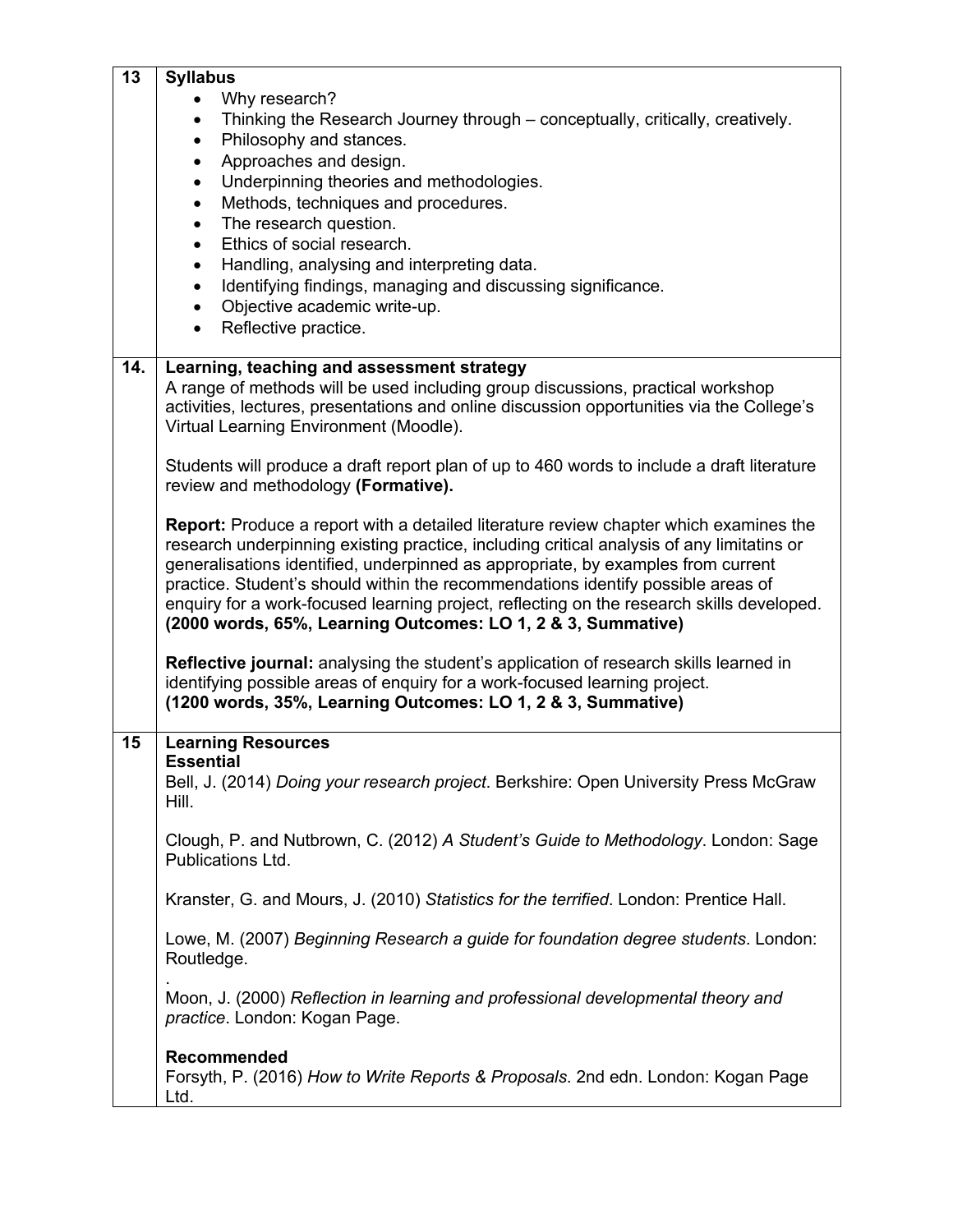Hopkins, D. (2014) *A teacher's guide to classroom research*. Berkshire: Open University Press McGraw Hill.

Koshy, V. (2009) *Action Research for Improving Practice*. London: Paul Chapman Publishing.

Kumar, R. (2014) *Research Methodology*. London: Sage Publications Ltd.

Machi, L. and McEvoy, B. (2016) *The Literature Review*. 3<sup>rd</sup> edn. London: Sage Publications Ltd.

Rossman, G. and Rallis, S. (2013) *Learning in the Field*. 3rd edn. London: Sage Publications Ltd.

Silverman, D. (2004) *Qualitative Research: Theory, Method and Practice*. London: Sage Publications Ltd.

|  |  | Year 1, Level 4, Term 3 |  |  |  |
|--|--|-------------------------|--|--|--|
|--|--|-------------------------|--|--|--|

| . vu.                   | 1, LVVVI 7, TVIIII V                                                                                                                                                                                                                                                                                                                                                |                                        |  |
|-------------------------|---------------------------------------------------------------------------------------------------------------------------------------------------------------------------------------------------------------------------------------------------------------------------------------------------------------------------------------------------------------------|----------------------------------------|--|
| $\mathbf 1$             | <b>Short Code</b>                                                                                                                                                                                                                                                                                                                                                   | <b>ED55</b>                            |  |
| $\overline{2}$          | <b>Title</b>                                                                                                                                                                                                                                                                                                                                                        | <b>Teaching and professionalism</b>    |  |
| $\overline{\mathbf{3}}$ | Level                                                                                                                                                                                                                                                                                                                                                               | 4                                      |  |
| 4                       | <b>Credit points</b>                                                                                                                                                                                                                                                                                                                                                | 20 credits                             |  |
| 5                       | <b>Start term</b>                                                                                                                                                                                                                                                                                                                                                   | <b>April</b>                           |  |
| $6\phantom{1}$          | <b>Subject</b>                                                                                                                                                                                                                                                                                                                                                      | <b>Teaching &amp; Learning Support</b> |  |
| $\overline{\mathbf{7}}$ | <b>Module leader</b>                                                                                                                                                                                                                                                                                                                                                | <b>Jenny Welton</b>                    |  |
| 8                       | <b>Accredited by</b>                                                                                                                                                                                                                                                                                                                                                | <b>Middlesex University</b>            |  |
| 9                       | <b>Module restrictions</b>                                                                                                                                                                                                                                                                                                                                          |                                        |  |
|                         | (q) Pre-requisite                                                                                                                                                                                                                                                                                                                                                   | <b>None</b>                            |  |
|                         | (r) Programme restriction                                                                                                                                                                                                                                                                                                                                           | <b>None</b>                            |  |
|                         | (s) Level restrictions                                                                                                                                                                                                                                                                                                                                              | <b>None</b>                            |  |
|                         | (t) Other restrictions or                                                                                                                                                                                                                                                                                                                                           | <b>None</b>                            |  |
|                         | requirememnts                                                                                                                                                                                                                                                                                                                                                       |                                        |  |
| 10                      | <b>Automatic deferral</b>                                                                                                                                                                                                                                                                                                                                           | <b>Yes</b>                             |  |
| 11                      | <b>Aims</b><br>The module aims to develop an understanding of professional practice education.<br>The module aims to develop essential teachings skills and practices.<br>Reflect upon own skills to inform and develop future teaching skills and practice.<br>Produce a reflective journal that considers current practice.<br>To plan and deliver a micro-teach. |                                        |  |
| 12                      | <b>Learning outcomes</b><br>On completion of this module the successful students will be able to:                                                                                                                                                                                                                                                                   |                                        |  |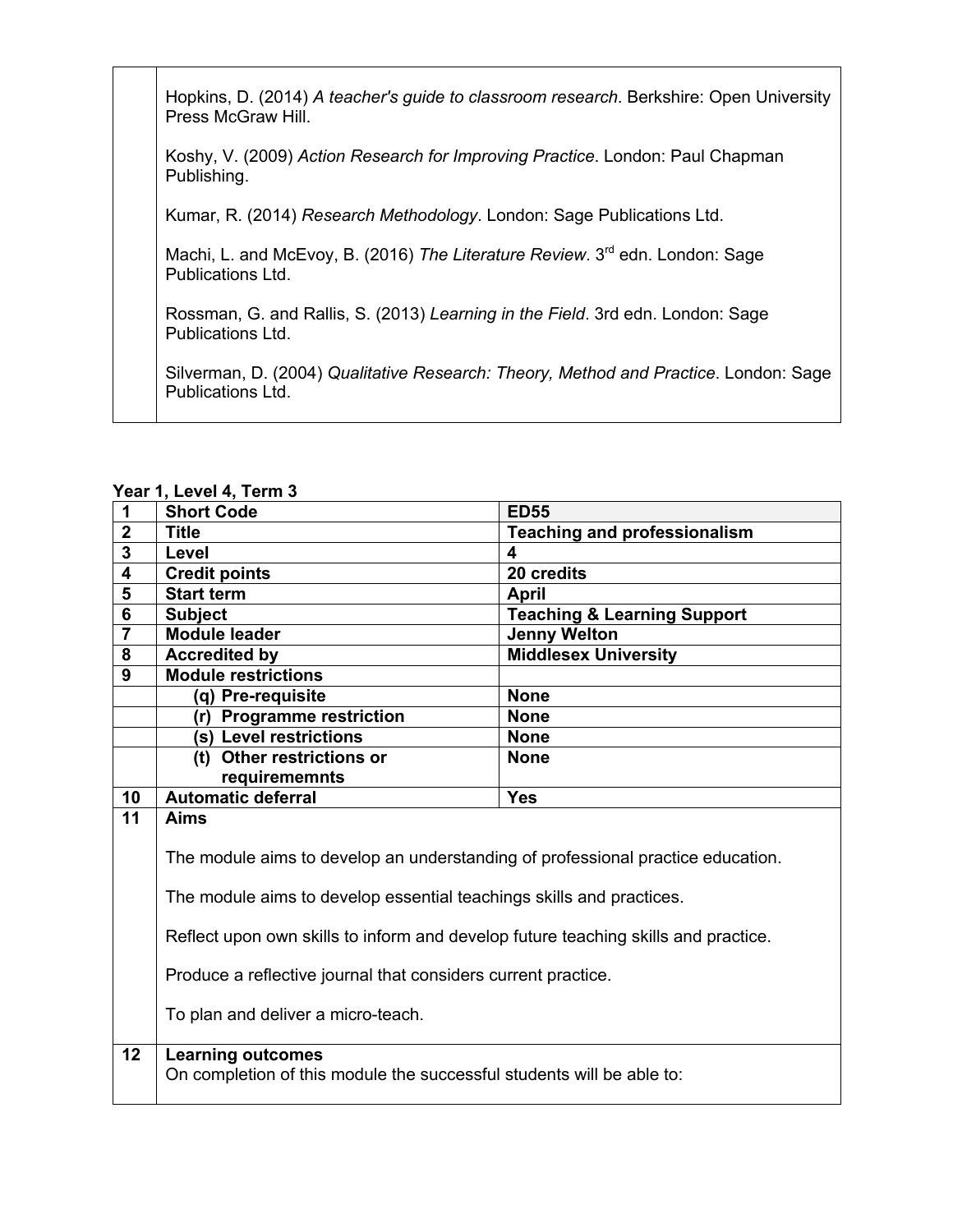|     | LO1. Reflect upon own professionalism within the education sector and plan for<br>future self-development.                                                                                                                                                                                      |  |  |
|-----|-------------------------------------------------------------------------------------------------------------------------------------------------------------------------------------------------------------------------------------------------------------------------------------------------|--|--|
|     | LO2. Plan, prepare, deliver and review a micro-teach session.                                                                                                                                                                                                                                   |  |  |
|     | LO3. Produce a reflective journal that considers current teaching skills to inform future<br>practice.                                                                                                                                                                                          |  |  |
| 13  | <b>Syllabus</b>                                                                                                                                                                                                                                                                                 |  |  |
|     | To identify professional practice.<br>$\bullet$<br>Plan and deliver a micro-teach.<br>$\bullet$<br>Consider current teaching methods.<br>$\bullet$<br>Be reflective in own practice.<br>$\bullet$<br>Contemplate on self-development.<br>$\bullet$<br>Objective academic write-up.<br>$\bullet$ |  |  |
| 14. | Learning, teaching and assessment strategy                                                                                                                                                                                                                                                      |  |  |
|     | <b>Formative:</b><br><b>Plan</b> of the micro-teach.                                                                                                                                                                                                                                            |  |  |
|     | Summative:<br>A 15 minute individual micro-teach: which includes a lesson plan of the micro-teach.<br>(15 minutes, 500 words for the evaluation, 65%, Learning Outcomes: LO 2<br>Summative).                                                                                                    |  |  |
|     | Reflective journal and an evaluation: to include self-assessment of current levels of<br>professionalism and teaching skills and plan for self-development.<br>(750 words, 35%, Learning Outcomes: LO 1 & 3 Summative).                                                                         |  |  |
| 15. | <b>Learning materials</b>                                                                                                                                                                                                                                                                       |  |  |
|     | <b>Essential</b><br>DfE (2014) Teachers TV. Available at:<br>https://www.gov.uk/government/publications/teachers-tv/teachers-tv (Accessed: 07<br>March 2017).                                                                                                                                   |  |  |
|     | DfE (2014) National Curriculum. Available at:<br>https://www.gov.uk/government/collections/national-curriculum (Accessed: 07 March                                                                                                                                                              |  |  |
|     | 2017).                                                                                                                                                                                                                                                                                          |  |  |
|     | Recommended<br>Dunn, D. (2011) How To Be An Outstanding Primary School Teacher. London:<br>Bloomsbury.                                                                                                                                                                                          |  |  |
|     | Gershon, M. (2013) How To Use Assessment for Learning in the Classroom: The<br>Complete Guide: Volume 2. Germany: Amazon.                                                                                                                                                                       |  |  |
|     | Kirkman, L. and Wallace, I. (2014) Pimp Your Lesson. London: Bloomsbury.                                                                                                                                                                                                                        |  |  |
|     | Kirkman, L. and Wallace, I. (2014) Talk-Less Teaching. Camarthen: Crown House<br>Publishing.                                                                                                                                                                                                    |  |  |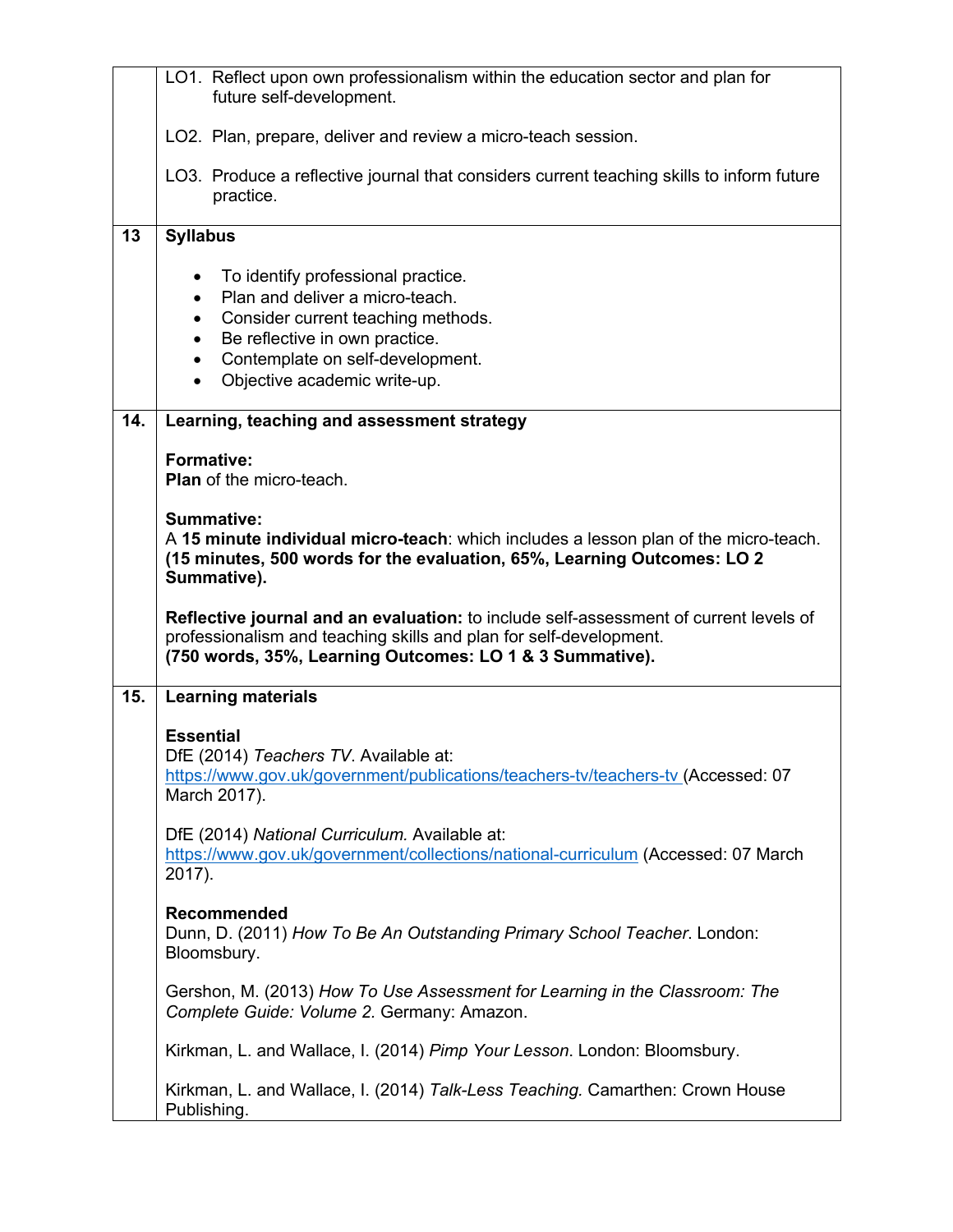TES (2017) *Times Educational Supplement.* Available at: www.tes.co.uk (Accessed: 07 March 2017)

Walker, L. (2008) *The Essential Guide to Lesson Planning.* Harlow: Pearson.

Zaidi. N (2015) *Micro-teach Masterclass*. Germany: Amazon.

**Year 2, Level 5, Term 1**

| 1              |                                                                                                                                                                       |                                        |
|----------------|-----------------------------------------------------------------------------------------------------------------------------------------------------------------------|----------------------------------------|
|                | <b>Short Code</b>                                                                                                                                                     | <b>ED52</b>                            |
| $\overline{2}$ | <b>Title</b>                                                                                                                                                          | Safeguarding, Working with families    |
|                |                                                                                                                                                                       | and professionals                      |
| 3              | Level                                                                                                                                                                 | 5                                      |
| 4              | <b>Credit points</b>                                                                                                                                                  | 20 credits                             |
| 5              | <b>Start term</b>                                                                                                                                                     | <b>September</b>                       |
| 6              | <b>Subject</b>                                                                                                                                                        | <b>Teaching &amp; Learning Support</b> |
| $\overline{7}$ | <b>Module leader</b>                                                                                                                                                  | <b>Alice Knight</b>                    |
| 8              | <b>Accredited by</b>                                                                                                                                                  | <b>Middlesex University</b>            |
| 9              | <b>Module restrictions</b>                                                                                                                                            |                                        |
|                | (u) Pre-requisite                                                                                                                                                     | <b>None</b>                            |
|                | (v) Programme restriction                                                                                                                                             | <b>None</b>                            |
|                | (w) Level restrictions                                                                                                                                                | <b>None</b>                            |
|                | (x) Other restrictions or requirememnts                                                                                                                               | <b>None</b>                            |
| 1              | <b>Automatic deferral</b>                                                                                                                                             | <b>Yes</b>                             |
| $\bf{0}$       |                                                                                                                                                                       |                                        |
| $\mathbf 1$    | <b>Aims</b>                                                                                                                                                           |                                        |
| 1              |                                                                                                                                                                       |                                        |
|                | To understand the underlying principles of legislative and regulatory frameworks and                                                                                  |                                        |
|                | procedures relating to the rights of children and families, as well as issues relating to                                                                             |                                        |
|                | confidentiality.                                                                                                                                                      |                                        |
|                |                                                                                                                                                                       |                                        |
|                | To review the terms used within the areas of safeguarding and child protection, examining                                                                             |                                        |
|                | the problematic nature of the phrase 'at risk'.                                                                                                                       |                                        |
|                |                                                                                                                                                                       |                                        |
|                | To consider strategies for protecting children from harm, preventing impairment and                                                                                   |                                        |
|                | ensuring setting practices are safe, efficient and consistent.                                                                                                        |                                        |
|                |                                                                                                                                                                       |                                        |
|                | To recognise situations that can be detrimental to the care of the child and identify                                                                                 |                                        |
|                | strategies for supporting families.                                                                                                                                   |                                        |
|                |                                                                                                                                                                       |                                        |
|                | To understand how to provide information about suspected abuse within agreed<br>boundaries of confidentiality, and distinguish between evidence directly observed and |                                        |
|                | information gathered from other reliable sources.                                                                                                                     |                                        |
|                |                                                                                                                                                                       |                                        |

To investigate ways to promote effective relationships between children, parents/carers and professionals, understanding the importance of valuing diversity – roles, norms and cultural aspects.

To examine a range of specialist support agencies and multi-agency working, reviewing the roles of different professionals within statutory and voluntary services.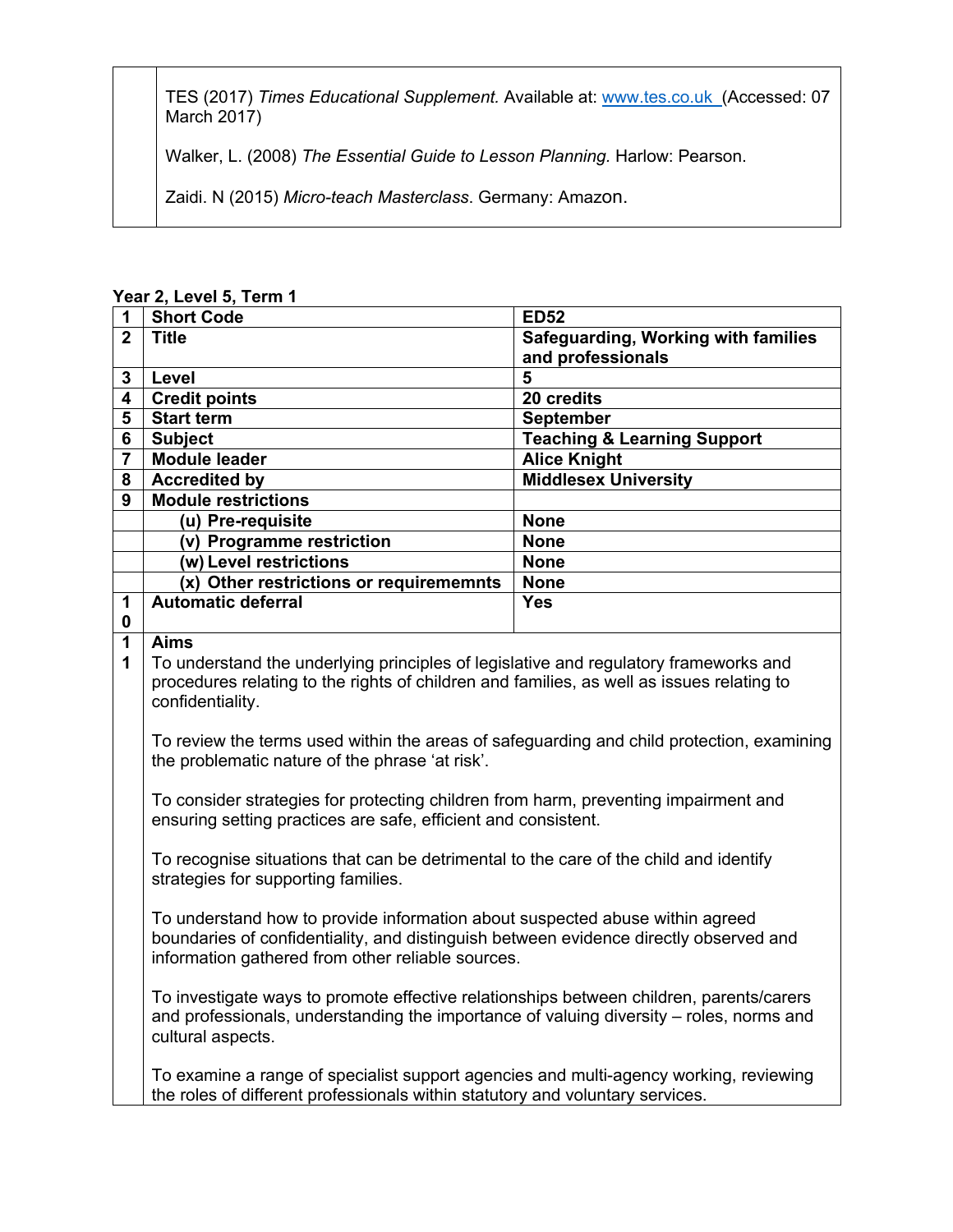|                             | To consider the implications of working within a multi-agency team and to know how<br>effective lines of communication can be made between different professionals and<br>organisations within children's services.                                                                                                                                                                                                                                                                |  |  |
|-----------------------------|------------------------------------------------------------------------------------------------------------------------------------------------------------------------------------------------------------------------------------------------------------------------------------------------------------------------------------------------------------------------------------------------------------------------------------------------------------------------------------|--|--|
| $\mathbf 1$<br>$\mathbf{2}$ | <b>Learning outcomes</b><br>On completion of this module the successful students will be able to:                                                                                                                                                                                                                                                                                                                                                                                  |  |  |
|                             | LO1. Identify and analyse legislative frameworks involved in safeguarding children.<br>LO2. Demonstrate an understanding of key legislation relating to information sharing to<br>include how information sharing procedures are handled within the workplace and<br>how records of children are kept and managed.                                                                                                                                                                 |  |  |
|                             | LO3. Consider the roles of other agencies working within children's services and<br>describe the potential problems when working as part of a muliti-agency team.                                                                                                                                                                                                                                                                                                                  |  |  |
|                             | LO4. Evaluate theoretical and practical problems that are likely to occur when working<br>with children, parents and other professionals, and recognise factors that can<br>impact on a parent or carer's capacity to look after a child.                                                                                                                                                                                                                                          |  |  |
| 1                           | <b>Syllabus</b>                                                                                                                                                                                                                                                                                                                                                                                                                                                                    |  |  |
| 3                           | Safeguarding.<br>$\bullet$                                                                                                                                                                                                                                                                                                                                                                                                                                                         |  |  |
|                             | Child protection – the rights of the child and the responsibilities of the carer.<br>$\bullet$                                                                                                                                                                                                                                                                                                                                                                                     |  |  |
|                             | Organisations to support parents and carers.<br>$\bullet$                                                                                                                                                                                                                                                                                                                                                                                                                          |  |  |
|                             | Relevant legislation and procedures relating to the protection and welfare of<br>$\bullet$                                                                                                                                                                                                                                                                                                                                                                                         |  |  |
|                             | children.                                                                                                                                                                                                                                                                                                                                                                                                                                                                          |  |  |
|                             | MASH (Multi-Agency Safeguarding Hub).<br>$\bullet$                                                                                                                                                                                                                                                                                                                                                                                                                                 |  |  |
|                             | Information sharing: current legislation and procedures.<br>$\bullet$                                                                                                                                                                                                                                                                                                                                                                                                              |  |  |
|                             | Promoting effective partnerships with parents and carers.<br>$\bullet$                                                                                                                                                                                                                                                                                                                                                                                                             |  |  |
|                             | Multi-agency working: understanding issues related to collaborative working in a<br>$\bullet$<br>multi-agency team.                                                                                                                                                                                                                                                                                                                                                                |  |  |
| $\mathbf 1$<br>4            | Learning, teaching and assessment strategy<br>Students will particpate in a series of lectures, seminars and discussion forums. Students<br>will be encouraged to reflect on their learning in relation to their workplace.                                                                                                                                                                                                                                                        |  |  |
|                             | <b>Formative:</b><br>Submit a <b>draft</b> of the essay for comment.                                                                                                                                                                                                                                                                                                                                                                                                               |  |  |
|                             |                                                                                                                                                                                                                                                                                                                                                                                                                                                                                    |  |  |
|                             | <b>Summative:</b><br>Professional Leaflet for workplace professionals: Consider the role of the different<br>agencies that work in collaboration with your setting and how they provide support and<br>information for the benefit of children and families. Produce a professional leaflet to use<br>with staff to discuss the potential difficulties of working in a multiprofessional environment<br>and demonstrate how professional relationships can be developed within the |  |  |
|                             | Safeguarding Legislation 2018.<br>(1000 words, 35%, Learning Outcomes: LO 3, Summative).                                                                                                                                                                                                                                                                                                                                                                                           |  |  |
|                             | <b>Essay:</b> Evaluate how children can be supported through professionals working with<br>families and as part of a multi-agency team. Consider organisations available to support<br>the parent/carer and child. Explore factors that can impact on a parent/carer's capacity to<br>look after a child; factors that lead to the assessment of children being at risk and<br>measures supporting safeguarding and child protection.                                              |  |  |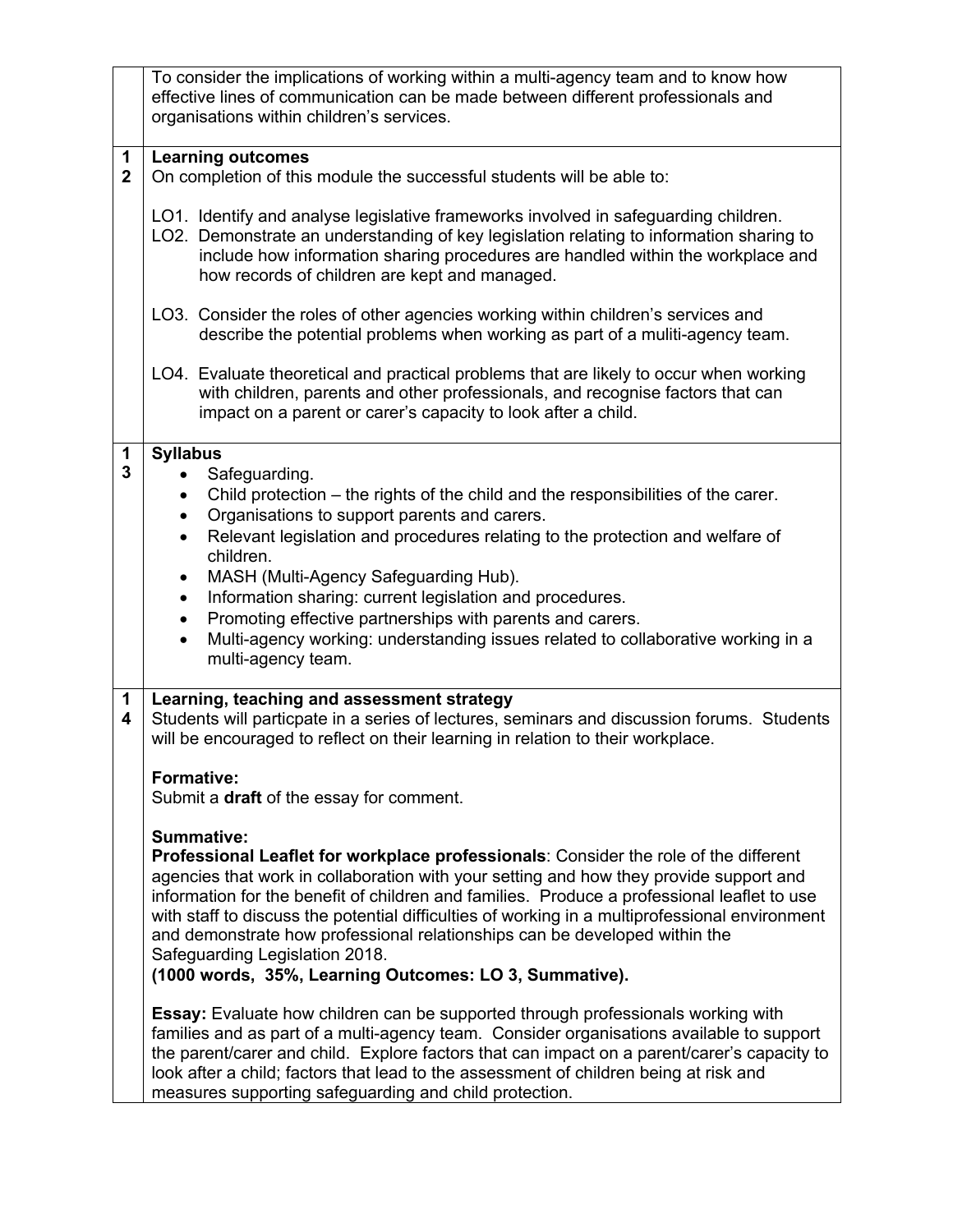|        | (2500 words, 65%, Learning Outcomes: LO 1, 2, 3 & 4 Summative).                                                                                                                                                                                                                  |  |  |
|--------|----------------------------------------------------------------------------------------------------------------------------------------------------------------------------------------------------------------------------------------------------------------------------------|--|--|
| 1<br>5 | <b>Learning materials</b>                                                                                                                                                                                                                                                        |  |  |
|        | <b>Essential</b><br>Blyth, M. and Solomon, E. (2012) Effective Safeguarding for Children and Young People:<br>What Next after Munro? Bristol: Policy Press.                                                                                                                      |  |  |
|        | Cheminais, R. (2009) Effective Multi-Agency Partnerships: Putting Every Child Matters<br>into Practice. London: Sage Publications Ltd.                                                                                                                                           |  |  |
|        | Keeping children safe in education (2016). Available at:<br>https://www.gov.uk/government/publications/keeping-children-safe-in-education--2<br>(Accessed: 18 June 2018).                                                                                                        |  |  |
|        | Lindon, J. and Webb, J. (2016) Safeguarding and Child Protection. 5 <sup>th</sup> edn. London,<br><b>Hodder Arnold Publications Ltd.</b>                                                                                                                                         |  |  |
|        | Revised Prevent Duty Guidance: for England and Wales (2015). Available at:<br>https://www.gov.uk/government/uploads/system/uploads/attachment_data/file/445977/37<br>99 Revised Prevent Duty Guidance England Wales V2-Interactive.pdf (Accessed:<br>05 June 2017).              |  |  |
|        | Robert, A. (2011) Working with Children and Families: Knowledge and Contexts for<br>Practice. Basingstoke: Palgrave MacMillan.                                                                                                                                                   |  |  |
|        | What to do if you're worried a child is being abused (2015) Available at:<br>https://www.gov.uk/government/uploads/system/uploads/attachment_data/file/419604/Wh<br>at to do if you re worried a child is being abused.pdf (Accessed: 18 June 2018).                             |  |  |
|        | Working Together to Safeguard Children (2018). Available at:<br>https://assets.publishing.service.gov.uk/government/uploads/system/uploads/attachment<br>data/file/683115/Changes to statutory guidance-<br>Working Together to Safeguard Children.pdf (Accessed: 05 June 2017). |  |  |
|        | <b>Recommended:</b><br>Edmund, N. and Price, M. (2012) Integrated Working with Children and Young People<br>Supporting Development From Birth to 19. London: Sage Publications Ltd.                                                                                              |  |  |
|        | Every Child Matters (2003). Available at:<br>https://assets.publishing.service.gov.uk/government/uploads/system/uploads/attachment<br>data/file/272064/5860.pdf (Accessed: 19 June 2018)                                                                                         |  |  |
|        | Oliver, B. and Pitt, B. (2011) Working with Children, Young People & Families (Creating<br>Integrated Services). London: Learning Matters Sage Publications Ltd.                                                                                                                 |  |  |
|        | Powell, J. and Uppal, E. (2012) Safeguarding Babies and Young Children: A Guide for<br>Early Years Professionals. Maidenhead: Open University Press.                                                                                                                             |  |  |
|        | School inspection handbookm(2016). Available at:<br>https://www.gov.uk/government/uploads/system/uploads/attachment_data/file/553942/Sc<br>hool inspection handbook-section 5.pdf (Accessed: 05 June 2017).                                                                      |  |  |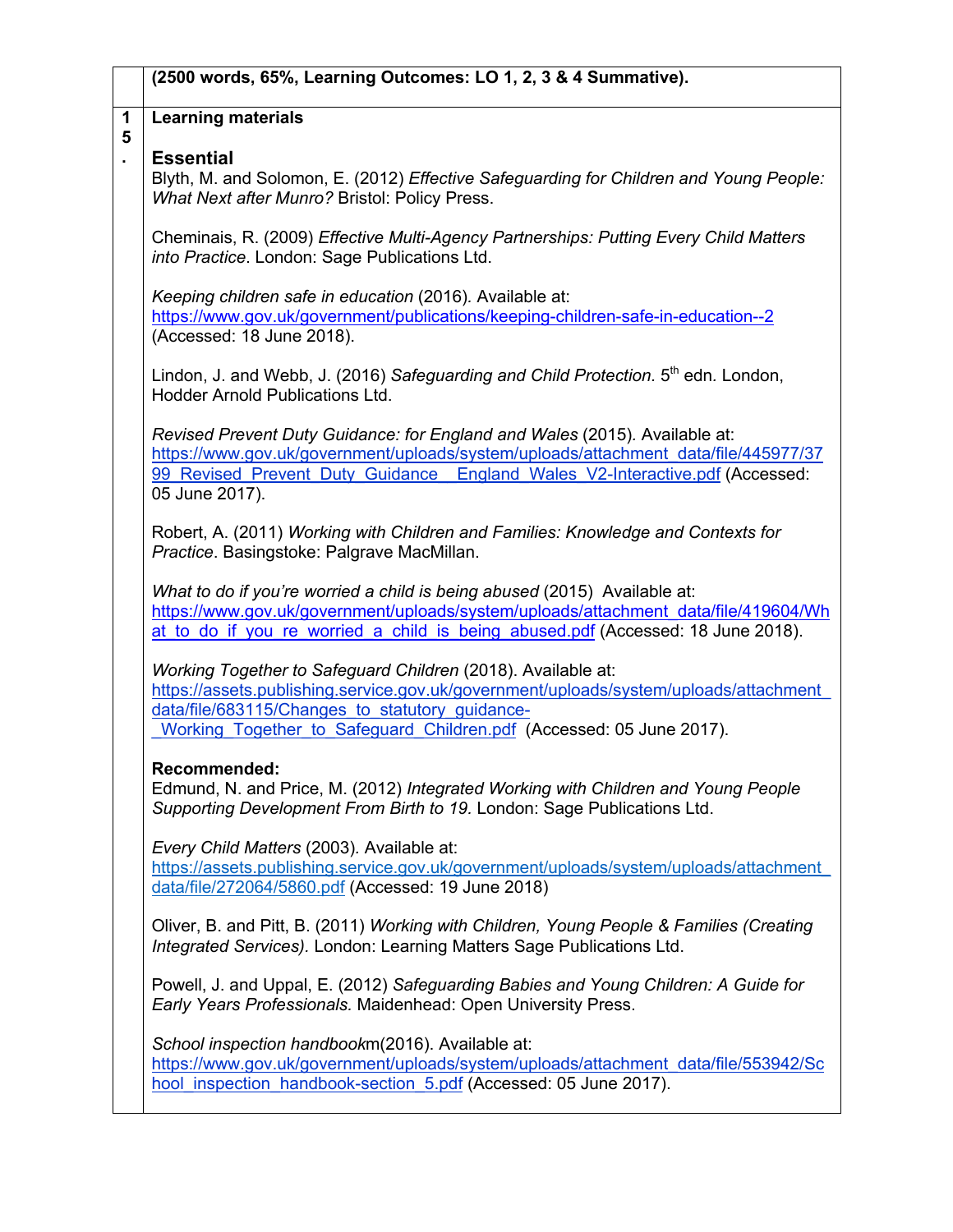| The common inspection framework: education, skills and early years (2015) Available at:<br>https://www.gov.uk/government/uploads/system/uploads/attachment_data/file/458603/Th<br>e common inspection framework education skills and early years.pdf (Accessed: 18<br>June 2018). |
|-----------------------------------------------------------------------------------------------------------------------------------------------------------------------------------------------------------------------------------------------------------------------------------|
| Whalley, M. (2017) <i>Involving Parents in their Children's Learning</i> . 3 <sup>rd</sup> edn. London:<br>Hodder & Stoughton.                                                                                                                                                    |
| <b>Web Resources:</b><br>Hampshire County Council (2020) Safeguarding children and young people. Available at:<br>https://www.hants.gov.uk/socialcareandhealth/childrenandfamilies/safeguardingchildren<br>Accessed 05.06.20                                                      |
| Department of Health and Social Care (2020) Safeguarding Children. Available at:<br>https://www.gov.uk/topic/schools-colleges-childrens-services/safeguarding-children<br>(Accessed 05.06.20)                                                                                     |
| NSPCC (2020) Available at: https://www.nspcc.org.uk/ (Accessed 05.06.20)                                                                                                                                                                                                          |
| UNICEF (2020) Available at: https://www.unicef.org/ (Accessed 05.06.20)                                                                                                                                                                                                           |
| The Children's Society (2020) Available at: https://www.childrenssociety.org.uk/about-us<br>(Accessed 05.06.20)                                                                                                                                                                   |
|                                                                                                                                                                                                                                                                                   |

### **Year 2, Level 5, Term 1 & 2**

| 1              | <b>Short Code</b>                                                                                                                                                                                                                                                                                                                                                                                         | <b>COR54</b>                             |
|----------------|-----------------------------------------------------------------------------------------------------------------------------------------------------------------------------------------------------------------------------------------------------------------------------------------------------------------------------------------------------------------------------------------------------------|------------------------------------------|
| $\overline{2}$ | <b>Title</b>                                                                                                                                                                                                                                                                                                                                                                                              | <b>Work-Focused Project Teaching and</b> |
|                |                                                                                                                                                                                                                                                                                                                                                                                                           | Learning                                 |
| 3              | Level                                                                                                                                                                                                                                                                                                                                                                                                     | 5                                        |
| 4              | <b>Credit points</b>                                                                                                                                                                                                                                                                                                                                                                                      | 40 credits                               |
| 5              | <b>Start term</b>                                                                                                                                                                                                                                                                                                                                                                                         | September & January (Two terms)          |
| 6              | <b>Subject</b>                                                                                                                                                                                                                                                                                                                                                                                            | <b>Teaching &amp; Learning Support</b>   |
| $\overline{7}$ | <b>Module leader</b>                                                                                                                                                                                                                                                                                                                                                                                      | <b>Emma Fletcher</b>                     |
| 8              | <b>Accredited by</b>                                                                                                                                                                                                                                                                                                                                                                                      | <b>Middlesex University</b>              |
| 9              | <b>Module restrictions</b>                                                                                                                                                                                                                                                                                                                                                                                |                                          |
|                | (y) Pre-requisite                                                                                                                                                                                                                                                                                                                                                                                         | <b>None</b>                              |
|                | (z) Programme restriction                                                                                                                                                                                                                                                                                                                                                                                 | <b>None</b>                              |
|                | <b>Level restrictions</b><br>(aa)                                                                                                                                                                                                                                                                                                                                                                         | <b>None</b>                              |
|                | Other restrictions or<br>(bb)                                                                                                                                                                                                                                                                                                                                                                             | <b>None</b>                              |
|                | requirememeinclnts                                                                                                                                                                                                                                                                                                                                                                                        |                                          |
| 10             | <b>Automatic deferral</b>                                                                                                                                                                                                                                                                                                                                                                                 | <b>Yes</b>                               |
| 11             | Aims<br>The rationale aims and objectives of this module are detailed by students in a 'project<br>proposal'. It follows that this module will be unique in terms of its aims. The primary<br>aim is to undertake a project which will have a useful outcome for a specific work<br>focused activity. All students will be required to maintain a learning journal during the<br>course of their project. |                                          |
| 12             | <b>Learning outcomes</b><br>On completion of this module the successful students will be able to:                                                                                                                                                                                                                                                                                                         |                                          |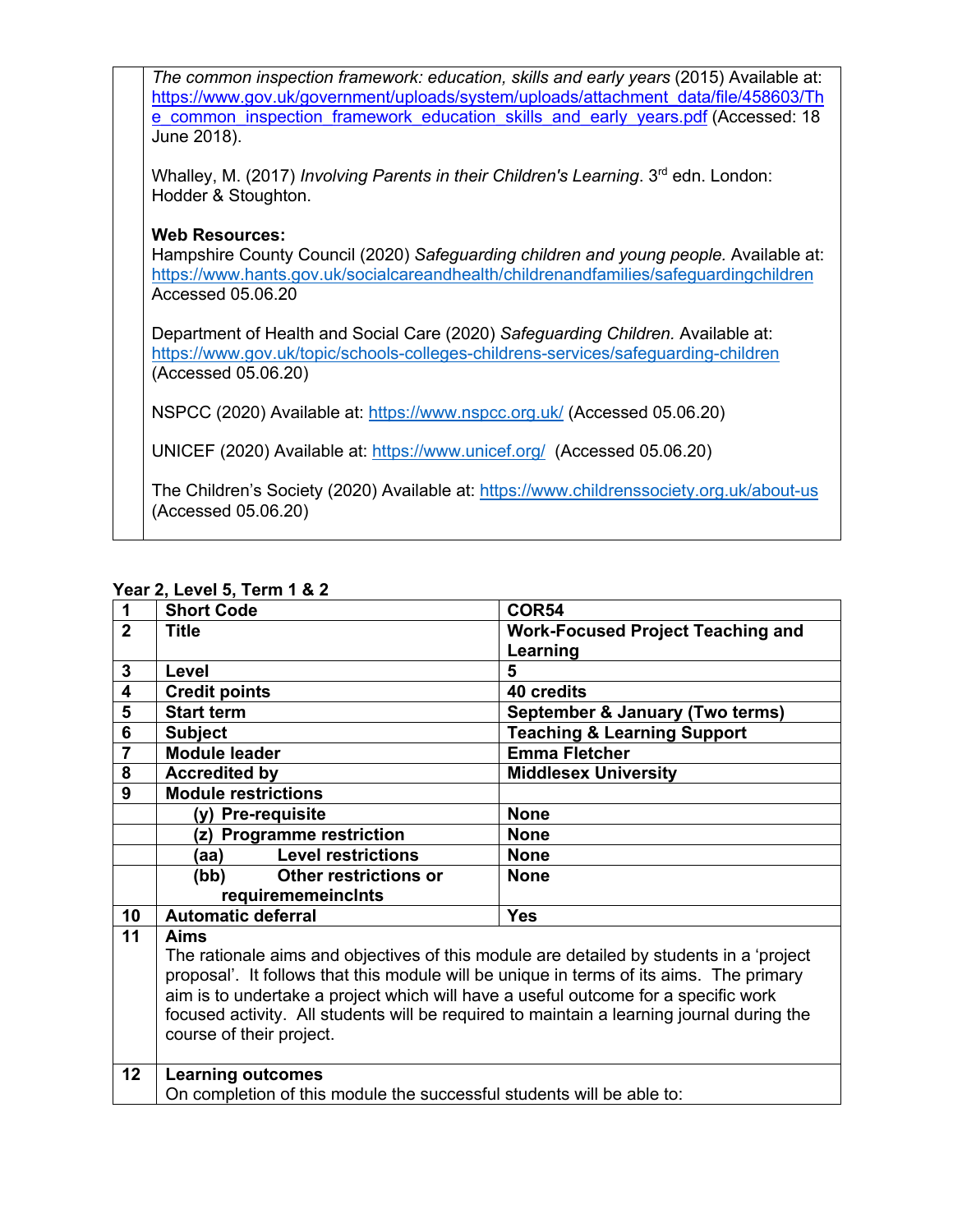|     | LO1. Produce a plan that justifies and proposes the potential usefulness of a work<br>focused project, including ethical considerations.                         |  |  |
|-----|------------------------------------------------------------------------------------------------------------------------------------------------------------------|--|--|
|     | LO2. Select and critically analyse appropriate research relating to your chosen project.                                                                         |  |  |
|     | LO3. Gather and evaluate information appropriate to the project and identify key<br>themes.                                                                      |  |  |
|     | LO4. Conclude and make recommendations to inform future practice.                                                                                                |  |  |
|     |                                                                                                                                                                  |  |  |
| 13  | <b>Syllabus</b>                                                                                                                                                  |  |  |
|     | How to plan and write a project proposal and project report.                                                                                                     |  |  |
|     | Programme of supervised activities designed to fulfil the project proposal within                                                                                |  |  |
|     | the workplace setting to meet specific objectives agreed between the workplace,<br>college tutor and student.                                                    |  |  |
| 14. | Learning, teaching and assessment strategy                                                                                                                       |  |  |
|     | Students will identify a mainly self-managed project with definable outcomes. Learning                                                                           |  |  |
|     | outcomes will be linked to assessment criteria. Students are expected to organise their                                                                          |  |  |
|     |                                                                                                                                                                  |  |  |
|     | studies, and other activity, to reflect the nature of their work based situation, its                                                                            |  |  |
|     | constraints, the goals to be addressed, and their personal learning and work styles.                                                                             |  |  |
|     | This will involve reading, negotiation, research and practical activities. Sign off from the                                                                     |  |  |
|     | employer and tutor to include ethical considerations will be be required.                                                                                        |  |  |
|     | <b>Formative:</b>                                                                                                                                                |  |  |
|     | Submission of a draft of the project proposal.                                                                                                                   |  |  |
|     |                                                                                                                                                                  |  |  |
|     | Summative:                                                                                                                                                       |  |  |
|     |                                                                                                                                                                  |  |  |
|     | Project proposal (1500 words) and an ethical approval form (500 words) (total of                                                                                 |  |  |
|     | (2000 words, 35%, Learning Outcomes: LO 1 Summative).                                                                                                            |  |  |
|     | Written report based on the project which integrates theory with practice, as well as<br>assessing the value of the project undertaken in the workplace context. |  |  |
|     | (4000 words, 65%, Learning Outcomes: LO 2, 3, & 4 Summative)                                                                                                     |  |  |
| 15. | <b>Learning materials</b>                                                                                                                                        |  |  |
|     |                                                                                                                                                                  |  |  |
|     | <b>Essential</b>                                                                                                                                                 |  |  |
|     | Farelly, P. (2009) Early Years Work-based Learning. Exeter: Learning Matters Ltd.                                                                                |  |  |
|     | Helyer, R. (2010) The Work-Based Learning Student Handbook. Basingstoke: Palgrave                                                                                |  |  |
|     | Macmillan.                                                                                                                                                       |  |  |
|     | Koshy, V. (2005) Action Research for Improving Practice. London: Paul Chapman.                                                                                   |  |  |
|     |                                                                                                                                                                  |  |  |
|     | Lowe, M. (2007) Beginning Research a guide for foundation degree students. London:<br>Routledge.                                                                 |  |  |
|     | Roberts-Holmes (2014) Doing Your Early Years Research Project. 3 <sup>rd</sup> edn. London:<br>Sage Publications Ltd.                                            |  |  |
|     |                                                                                                                                                                  |  |  |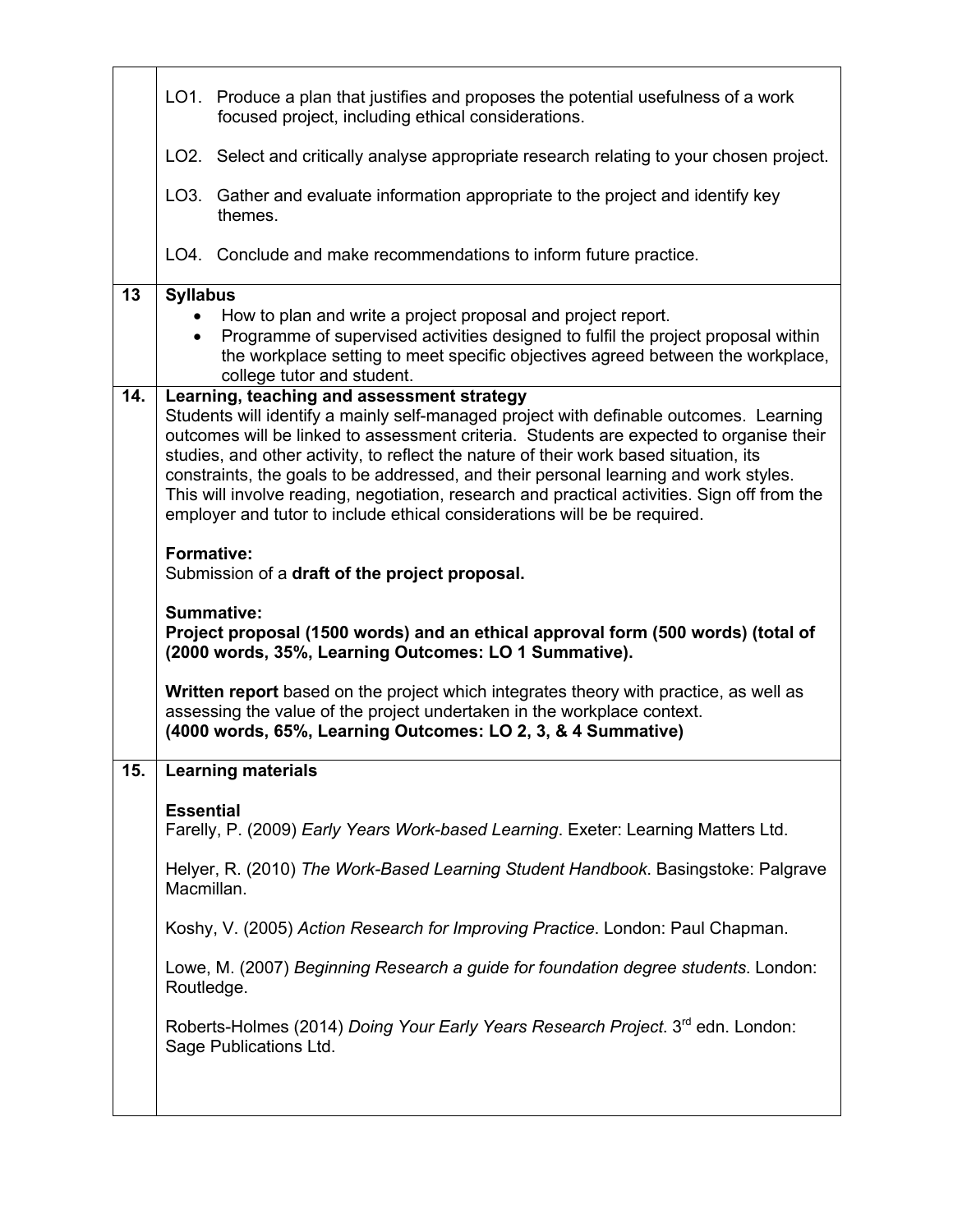| <b>Recommended</b><br>Clough, P. and Nutbrown, C. (2007) A Student's Guide to Methodology. London: Sage<br>Publications Ltd. |
|------------------------------------------------------------------------------------------------------------------------------|
| Forsyth, P. (2008) How to Write Reports & Proposals. 2 <sup>nd</sup> edn. London: Kogan Page<br>Ltd.                         |
| Johnson, J. and Halocha, J. (2010) Early Childhood & Primary Education. Berkshire:<br>Open University Press McGraw Hill.     |
| Machi, L. and McEvoy, B. (2009) The Literature Review. London: Sage Publications<br>Ltd.                                     |
| Nutbrown, C. and Clough, P. (2014) Early Childhood Education. London: Sage<br>Publications Ltd.                              |
| Rossman, G. and Rallis, S. (2003) Learning in the Field. 2 <sup>nd</sup> edn. London: Sage<br>Publications Ltd.              |
| Sanders, P. and Wilkins, P. (2010) First Steps in Practitioner Research. Ross-on-Wye:<br>PCCS Books.                         |
| Silverman, D. (2004) Qualitative Research: Theory, Method and Practice. London: Sage<br>Publications Ltd.                    |

| $1$ cal $\angle$ , Level J, Terni $\angle$ |                                                                                                                                                                                                                                                                                                                                     |                                        |  |
|--------------------------------------------|-------------------------------------------------------------------------------------------------------------------------------------------------------------------------------------------------------------------------------------------------------------------------------------------------------------------------------------|----------------------------------------|--|
|                                            | <b>Short Code</b>                                                                                                                                                                                                                                                                                                                   | <b>ED51</b>                            |  |
| $\overline{2}$                             | <b>Title</b>                                                                                                                                                                                                                                                                                                                        | <b>Inclusive Education</b>             |  |
| 3                                          | Level                                                                                                                                                                                                                                                                                                                               | 5                                      |  |
| 4                                          | <b>Credit points</b>                                                                                                                                                                                                                                                                                                                | 20 credits                             |  |
| 5                                          | <b>Start term</b>                                                                                                                                                                                                                                                                                                                   | <b>January</b>                         |  |
| 6                                          | <b>Subject</b>                                                                                                                                                                                                                                                                                                                      | <b>Teaching &amp; Learning Support</b> |  |
| $\overline{7}$                             | <b>Module leader</b>                                                                                                                                                                                                                                                                                                                | <b>Alice Knight</b>                    |  |
| 8                                          | <b>Accredited by</b>                                                                                                                                                                                                                                                                                                                | <b>Middlesex University</b>            |  |
| 9                                          | <b>Module restrictions</b>                                                                                                                                                                                                                                                                                                          |                                        |  |
|                                            | <b>Pre-requisite</b><br>(cc)                                                                                                                                                                                                                                                                                                        | <b>None</b>                            |  |
|                                            | <b>Programme restriction</b><br>'dd)                                                                                                                                                                                                                                                                                                | <b>None</b>                            |  |
|                                            | <b>Level restrictions</b><br>(ee)                                                                                                                                                                                                                                                                                                   | <b>None</b>                            |  |
|                                            | (ff) Other restrictions or requirememnts                                                                                                                                                                                                                                                                                            | <b>None</b>                            |  |
| 10                                         | <b>Automatic deferral</b>                                                                                                                                                                                                                                                                                                           | <b>Yes</b>                             |  |
| 11                                         | Aims                                                                                                                                                                                                                                                                                                                                |                                        |  |
|                                            | To develop an awareness of the principles underpinning inclusive education.<br>To provide students with an overview of the legislation relating to the provision for<br>Special Educational Needs provision and inclusion, and to consider policies and<br>procedures relating to inclusion and implications of theory on practice. |                                        |  |
| 12                                         | <b>Learning outcomes</b>                                                                                                                                                                                                                                                                                                            |                                        |  |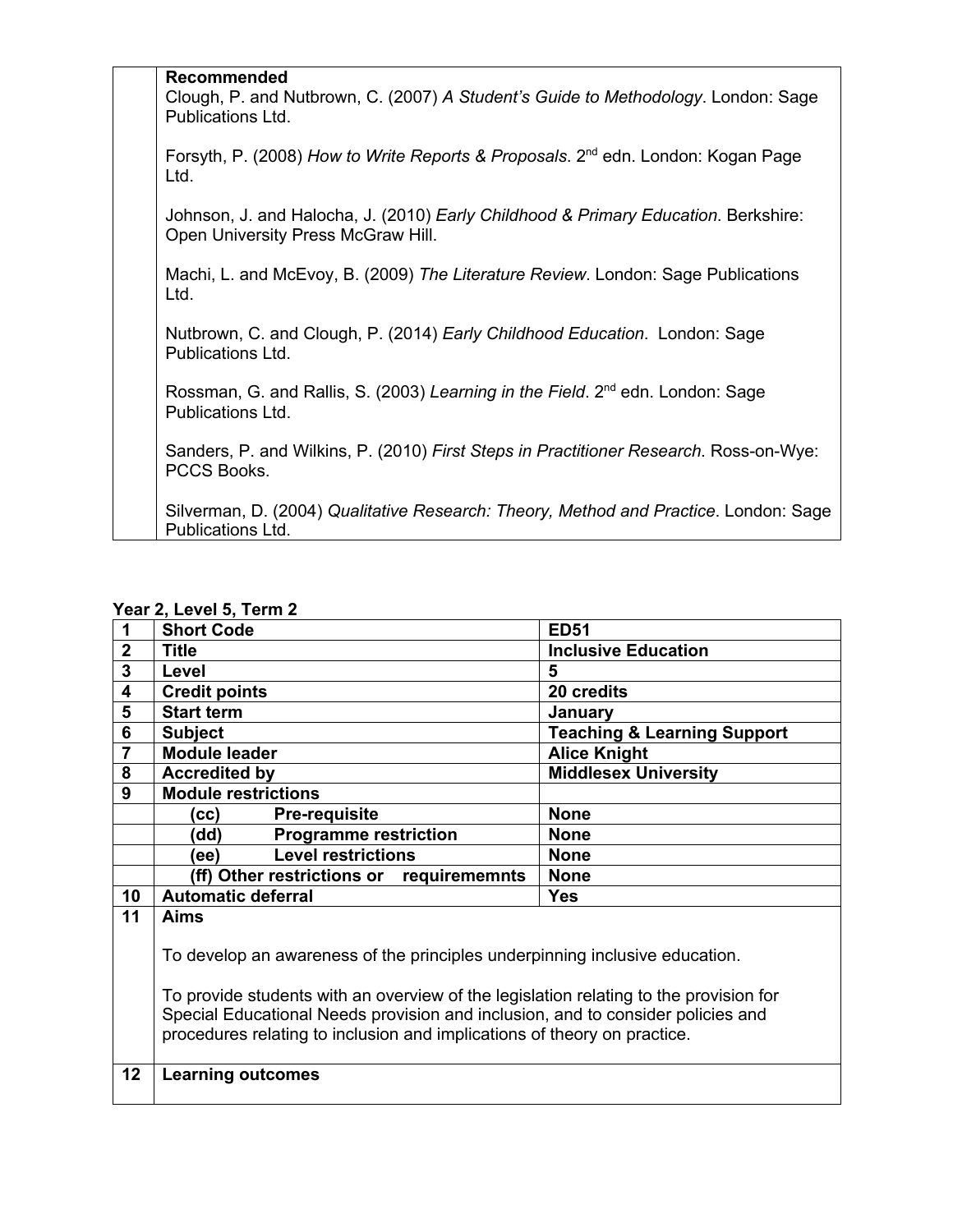|     | On completion of this module the successful students will be able to:                                                                                                                                                                                                                                                                                                                                                                                           |  |  |
|-----|-----------------------------------------------------------------------------------------------------------------------------------------------------------------------------------------------------------------------------------------------------------------------------------------------------------------------------------------------------------------------------------------------------------------------------------------------------------------|--|--|
|     | LO1. Identify the principles and concepts of inclusive education.                                                                                                                                                                                                                                                                                                                                                                                               |  |  |
|     | LO2. Demonstrate a broad knowledge of the legislation relating to inclusion and the<br>provision for Special Educational Needs.                                                                                                                                                                                                                                                                                                                                 |  |  |
|     | LO3. Analyse the role of supporting children within an inclusive environment, including<br>approaches that support the individual, the practitioner, other agencies and<br>parents/carers.                                                                                                                                                                                                                                                                      |  |  |
|     | LO4. Show effectiveness in implementing policies and practices relating to inclusion,<br>and reflect on practices designed to overcome specific barriers.                                                                                                                                                                                                                                                                                                       |  |  |
| 13  | <b>Syllabus</b><br>Definitions of inclusion, diversity and equality.<br>Theoretical perspectives related to inclusion.<br>Legislation relating to inclusion and provision for Special Educational Needs.<br>Principles, policies and procedures in relation to inclusion.<br>٠<br>Team working, a multi-agency approach and parental/carer participation.<br>$\bullet$<br>The range of needs and support strategies including the more able child.<br>$\bullet$ |  |  |
| 14. | Learning, teaching and assessment strategy<br>Students will participate in a series of lectures, seminars and discussion forums.<br>Students will be encouraged to reflect on their learning in relation to their workplace.                                                                                                                                                                                                                                    |  |  |
|     | <b>Formative:</b><br>Submit a draft of the essay for comment.                                                                                                                                                                                                                                                                                                                                                                                                   |  |  |
|     | <b>Summative:</b><br>Group presentation: A group presentation of a plan (individual plan or Education and<br>Health Care Plan) for a specific child and an assessment of the effectiveness of its<br>implementation.<br>(15 minutes, 35%, Learning Outcomes: LO 1, 2, 3 & 4 Summative).                                                                                                                                                                         |  |  |
|     | <b>Essay:</b> Evaluate the current legislation for Special Educational Needs including more<br>able children.<br>(2500 words, 65%, Learning Outcomes: LO 1, 2, 3 & 4 Summative).                                                                                                                                                                                                                                                                                |  |  |
| 15. | <b>Learning materials</b>                                                                                                                                                                                                                                                                                                                                                                                                                                       |  |  |
|     | <b>Essential:</b>                                                                                                                                                                                                                                                                                                                                                                                                                                               |  |  |
|     | Hodkinson, A., (2015) Key Issues in Special Educational Needs and Inclusion<br>(Education Studies: Key Issues). London: Sage Publications Ltd.                                                                                                                                                                                                                                                                                                                  |  |  |
|     | Martin-Denham, S., (2015) Teaching Children and Young People with Special<br>Educational Need., London: Sage Publications Ltd.                                                                                                                                                                                                                                                                                                                                  |  |  |
|     | Packer, N., (2017) The Teachers Guide to SEN. Wales: Crown House Publishing.<br>SEND Code of Practice 0-25 (2015). Available at<br>www.gov.uk/government/publications/send-code-of-practice-0-to-25 (Accessed: 27 May<br>2017).                                                                                                                                                                                                                                 |  |  |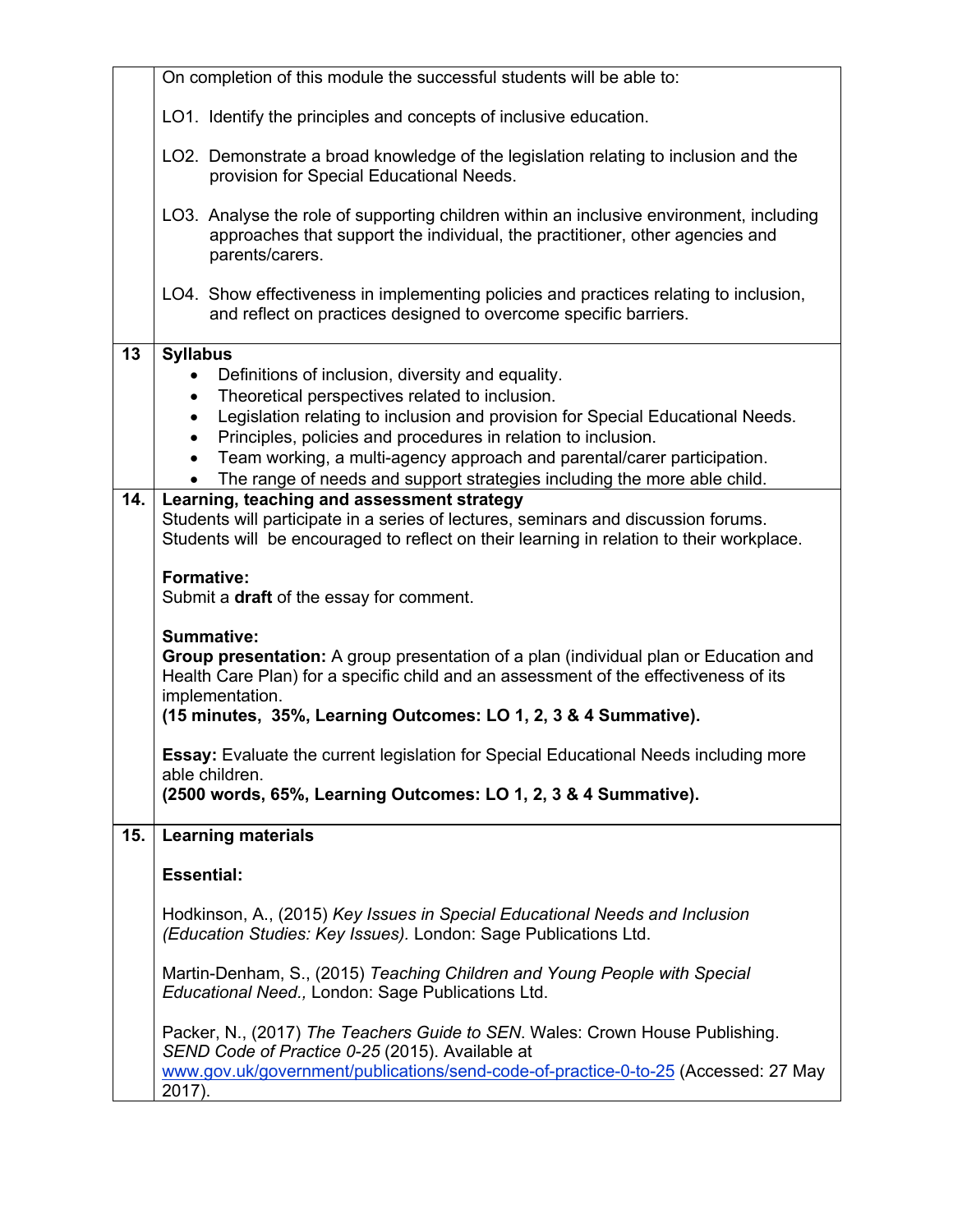| Support and Aspirations: A new approach to special educational needs and disability<br>(2011). Available at:                                                   |
|----------------------------------------------------------------------------------------------------------------------------------------------------------------|
| www.gov.uk/government/publications/support-and-aspiration-a-new-approach-to-<br>special-educational-needs-and-disability-consultation (Accessed: 27 May 2017). |
| The Children and Families Act (2014). Available at<br>http://www.legislation.gov.uk/ukpga/2014/6/contents/enacted (Accessed: 27 May 2017).                     |
| Tunnicliffe, C., (2010) Teaching Able Gifted and Talented Children: Strategies, Activities<br>and Resources. London: Sage Publications Ltd.                    |
| <b>Recommended:</b>                                                                                                                                            |
| Cline, T. and Frederickson, N. (2009) Special educational needs and diversity. $2^{nd}$ edn.<br>Maidenhead: McGraw-Hill Education.                             |
| Clough, P. and Corbett, J. (2000 reprint 2004) Theories of Inclusive Education: A<br>students' guide. London: Sage Publications Ltd.                           |
| DCSF (2009) The National Strategies Gifted and Talented Education in the Classroom.<br>London: DCSF.                                                           |
| Hodkinson, A. and Vickerman, P. (2009) Key issues in Special Educational Needs.<br>London: Sage Publications Ltd.                                              |
| Nutbrown, C and Clough, P. (2006) Inclusion in the Early Years. London: Sage<br>Publications Ltd.                                                              |
| Spooner, W. (2010) The SEN Handbook for Trainee Teachers, NQT's and Teaching<br>Assistants. 2 <sup>nd</sup> edn. Abingdon: Routledge.                          |
| Tomlinson, P. (2013) Early Years Policy and Practice: A critical alliance. Northwich:<br>Critical Publishing.                                                  |

|   | <b>Short Code</b>                    | <b>ED53</b>                            |
|---|--------------------------------------|----------------------------------------|
| 2 | Title                                | <b>Social Pedagogy</b>                 |
| 3 | Level                                | 5                                      |
| 4 | <b>Credit points</b>                 | 20 credits                             |
| 5 | <b>Start term</b>                    | <b>April</b>                           |
| 6 | <b>Subject</b>                       | <b>Teaching &amp; Learning Support</b> |
|   | <b>Module leader</b>                 | <b>Lynne Frost</b>                     |
| 8 | <b>Accredited by</b>                 | <b>Middlesex University</b>            |
| 9 | <b>Module restrictions</b>           |                                        |
|   | <b>Pre-requisite</b><br>(gg)         | <b>None</b>                            |
|   | <b>Programme restriction</b><br>(hh) | <b>None</b>                            |
|   | <b>Level restrictions</b><br>(ii)    | <b>None</b>                            |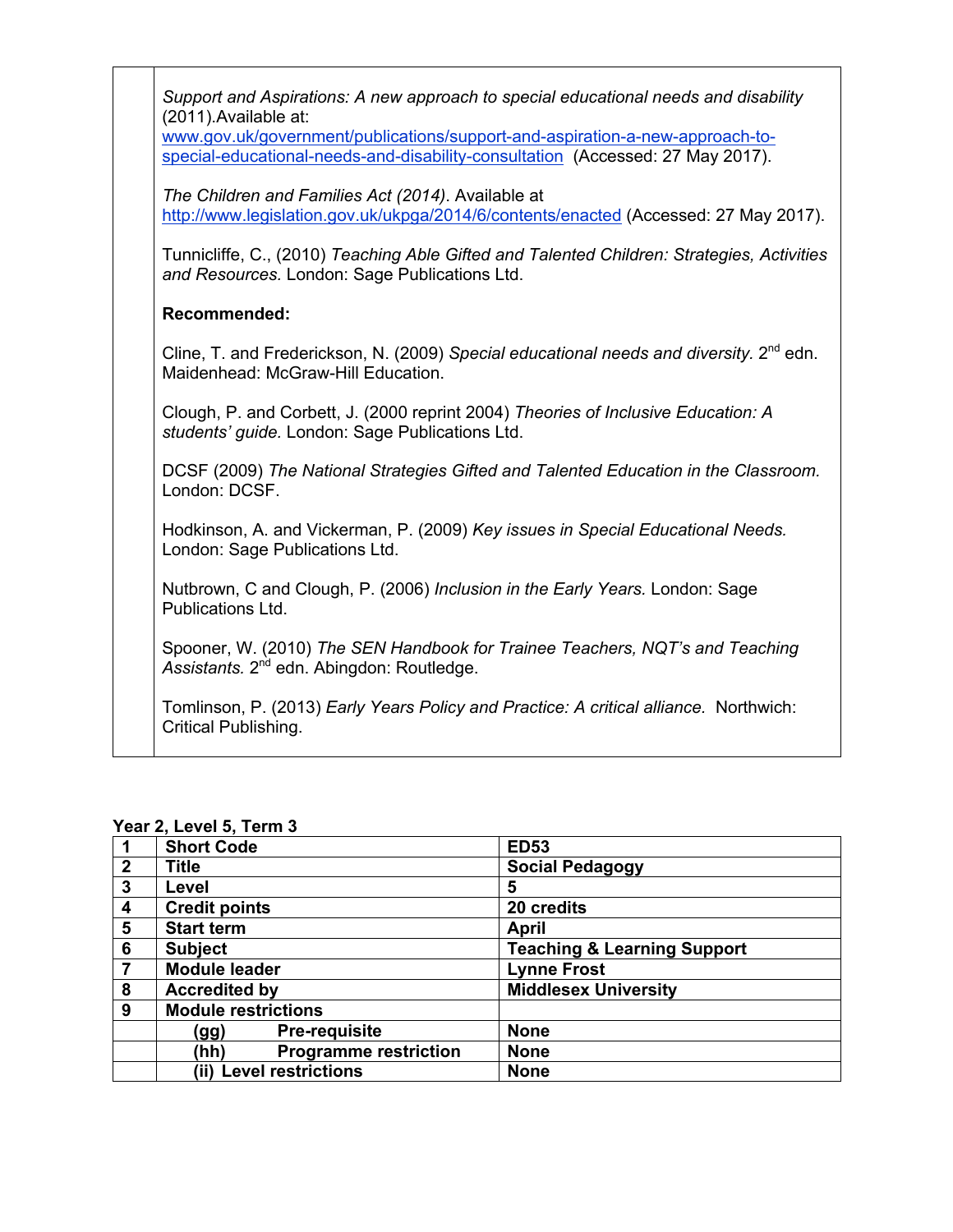|     | (jj) Other restrictions or                                                                                                                                                                           | <b>None</b>                                                                     |  |
|-----|------------------------------------------------------------------------------------------------------------------------------------------------------------------------------------------------------|---------------------------------------------------------------------------------|--|
|     | requirememnts                                                                                                                                                                                        |                                                                                 |  |
| 10  | <b>Automatic deferral</b>                                                                                                                                                                            | <b>Yes</b>                                                                      |  |
| 11  | <b>Aims</b><br>To understand the concepts and theories of social pedagogy and its emergence and<br>development in Europe.                                                                            |                                                                                 |  |
|     | To develop knowledge of the welfare state and children's services focusing in particular<br>on recent legislation changes surrounding the care and education of children and young<br>people.        |                                                                                 |  |
|     | To consider social pedagogical approaches to holistic development and learning.                                                                                                                      |                                                                                 |  |
|     | To discuss the relevance for social pedagogy and its implications on the education<br>sector.                                                                                                        |                                                                                 |  |
| 12  | <b>Learning outcomes</b><br>On completion of this module the successful students will be able to:                                                                                                    |                                                                                 |  |
|     | LO1. Demonstrate knowledge of the prominent social pedagogical pioneers and<br>explore the concepts of social pedagogy.                                                                              |                                                                                 |  |
|     | LO2. Compare and contrast the role of social pedagogues in different European<br>contexts.                                                                                                           |                                                                                 |  |
|     | LO3. Demonstrate understanding of relevant UK legislation concerning the education,<br>care, health, welfare and advocacy of children and young people.                                              |                                                                                 |  |
|     | LO4. Critically evaluate social pedagogical philosophies towards children's experiential<br>care, health and beyond.                                                                                 | learning, giving due consideration to relevant UK legislation within education, |  |
|     | LO5. Identify and discuss established pedagogical practices within the children's                                                                                                                    | workforce and reflect upon how these practices could be enhanced in the future. |  |
| 13  |                                                                                                                                                                                                      |                                                                                 |  |
|     | <b>Syllabus</b><br>The roots of social pedagogy and its development in Europe.                                                                                                                       |                                                                                 |  |
|     | The study of social pedagogy and its concepts and theories.<br>$\bullet$                                                                                                                             |                                                                                 |  |
|     | Legislation, participation and rights for children and young people.<br>$\bullet$                                                                                                                    |                                                                                 |  |
|     | Social pedagogy and its implications for the education sector.<br>٠<br>Holistic development and learning.<br>$\bullet$                                                                               |                                                                                 |  |
|     | Knowledge of the welfare state and integrated children's services.<br>$\bullet$                                                                                                                      |                                                                                 |  |
| 14. | Learning, teaching and assessment strategy                                                                                                                                                           |                                                                                 |  |
|     | Students will have regular lectures and seminars to introduce key information, concepts<br>and theories. Students will be encouraged to reflect on their learning in relation to their<br>workplace. |                                                                                 |  |
|     | <b>Formative:</b><br>Submit a draft of the essay for comment.                                                                                                                                        |                                                                                 |  |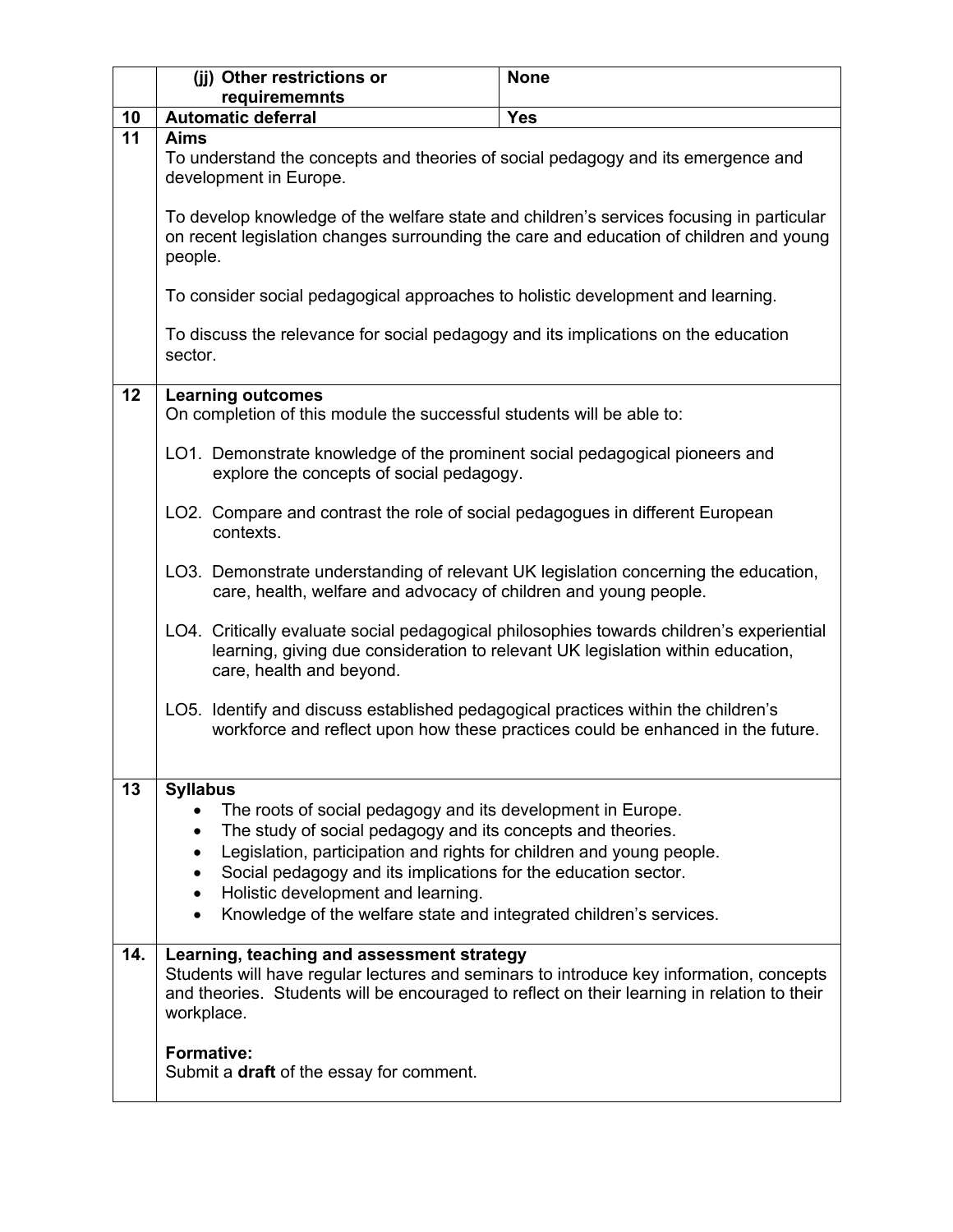|     | <b>Summative:</b><br><b>Group presentation:</b><br>Examine the development and principle concepts of Social Pedagogy in Europe and<br>compare and contrast the role of the Social Pedagogues in different European contexts.<br>(15 minutes, 35%, Learning Outcomes: LO 1 & 2 Summative). |  |  |
|-----|-------------------------------------------------------------------------------------------------------------------------------------------------------------------------------------------------------------------------------------------------------------------------------------------|--|--|
|     | <b>Essay:</b> Consider the principle concepts of social pedagogy and explore potential<br>implications for introducing the social pedagogue into the children's workforce in<br>Europe.<br>(2500 words, 65%, Learning Outcomes: LO 3, 4, & 5 Summative).                                  |  |  |
| 15. | <b>Learning materials</b>                                                                                                                                                                                                                                                                 |  |  |
|     | <b>Essential:</b><br>Cameron, C. and Moss P. (2011) Social Pedagogy and Working with Children: Theory<br>and Practice. London: Jessica Kingsley Publishers.                                                                                                                               |  |  |
|     | Hatton, K. (2013) Social pedagogy in the UK. Dorset: Russell House Publishing Ltd.                                                                                                                                                                                                        |  |  |
|     | Kaska, M. (2015) Social Pedagogy an Invitation Pocket Book. London: Jacaranda<br>Recruitment.                                                                                                                                                                                             |  |  |
|     | Storo, J. (2013) Practical Social Pedagogy: Theories, Values and Tools for Working with<br>Children and Young People. Bristol: The Policy Press.                                                                                                                                          |  |  |
|     | Recommended:                                                                                                                                                                                                                                                                              |  |  |
|     | Bennet, T. (2013) Teacher Proof. Oxford: Routledge.                                                                                                                                                                                                                                       |  |  |
|     | Chitty, C. (2009) Education Policy in Britain. Basingstoke: Palgrave McMillan.                                                                                                                                                                                                            |  |  |
|     | Christodoulou, D. (2014) Seven Myths about Education. London: The Curriculum                                                                                                                                                                                                              |  |  |
|     | Centre.<br>Didau, D. (2014) What if Everything you Knew about Education was wrong. Carmathen:<br>Crown House Publishing.                                                                                                                                                                  |  |  |
|     | Expansive Education Network (n.d.) Welcome to the Expansive Education Network.<br>Available at www.expansiveeducation.net/. (Accessed: 21 March 2018).                                                                                                                                    |  |  |
|     | Infed (n.d) Infed. Available at www.infed.org/mobi. (Accessed: 21 March 2018).                                                                                                                                                                                                            |  |  |
|     | Peal, R. (2014) Progressively Worse. London: Civitas.                                                                                                                                                                                                                                     |  |  |
|     | Robinson, M. (2013) Trivium 21C. Carmathen: Crown Publishing Ltd.                                                                                                                                                                                                                         |  |  |
|     | Social Pedagogy UK (n.d.) Social Pedagogy UK.<br>Available at www.socialpedagogyuk.com/. (Accessed: 21 March 2018).                                                                                                                                                                       |  |  |
|     | Stephens, P. (2013) Social Pedagogy: Heart and Head. Bremen: Europaisher<br>Hochschulverlag.                                                                                                                                                                                              |  |  |
|     | Thempra (n.d.) Thempra Social Pedagogy. Available at www.thempra.org.uk/<br>(Accessed: 21 March 2018).                                                                                                                                                                                    |  |  |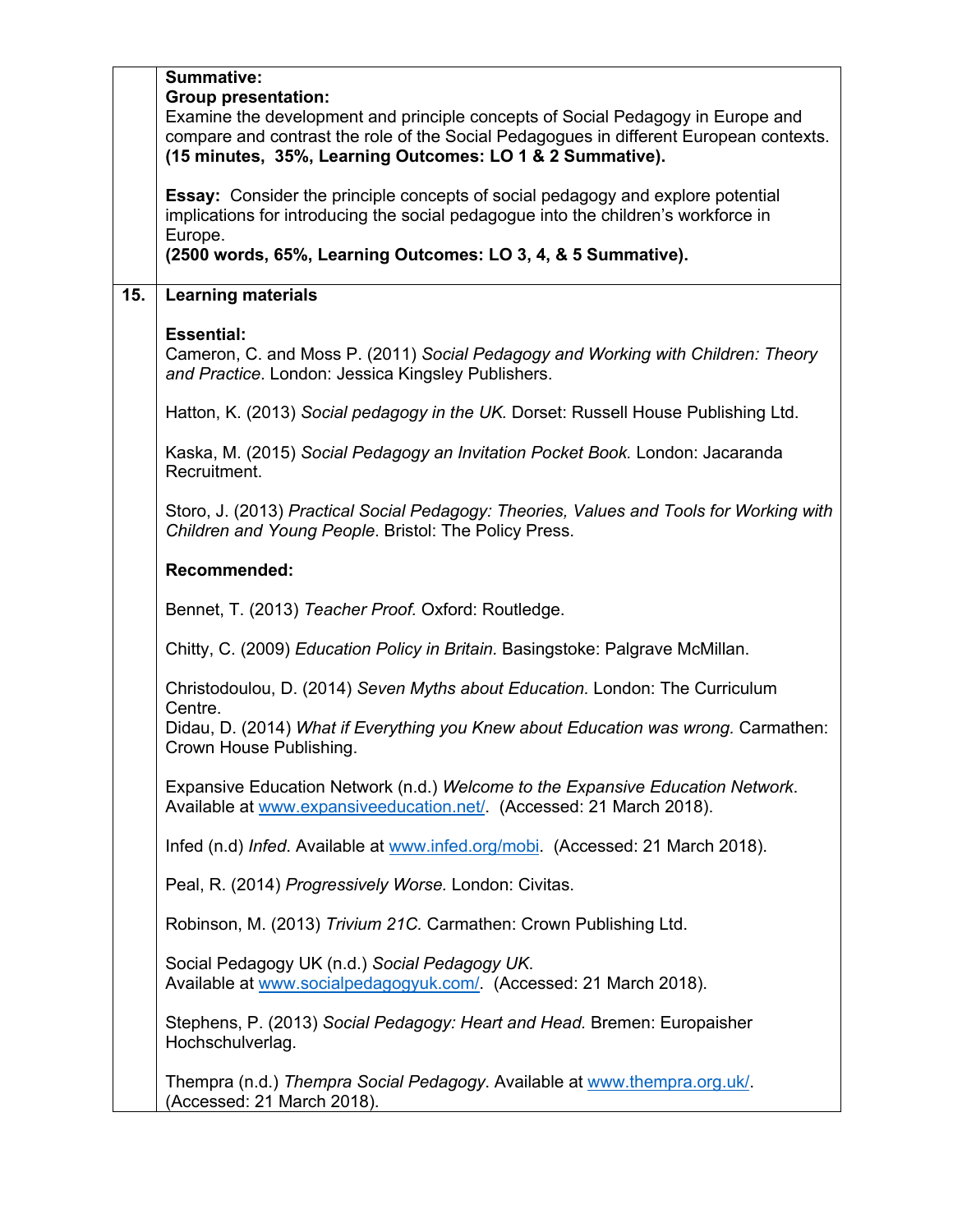Thomas. G. (2013) *Education a Very Short Introduction.* Oxford: Open University Press.

Willingham, D. (2010) *Why Student's Don't Like School.* Chichester: Wiley Publishing.

| $\mathbf 1$             | <b>Short Code</b>                                                                                                                                                                                                                                                                                                                                                                                                                                                                                                                                                                                                                                                                                                                                                                                                                                                                                                             | <b>PM52</b>                                                                  |  |
|-------------------------|-------------------------------------------------------------------------------------------------------------------------------------------------------------------------------------------------------------------------------------------------------------------------------------------------------------------------------------------------------------------------------------------------------------------------------------------------------------------------------------------------------------------------------------------------------------------------------------------------------------------------------------------------------------------------------------------------------------------------------------------------------------------------------------------------------------------------------------------------------------------------------------------------------------------------------|------------------------------------------------------------------------------|--|
| $\overline{2}$          | <b>Title</b>                                                                                                                                                                                                                                                                                                                                                                                                                                                                                                                                                                                                                                                                                                                                                                                                                                                                                                                  | <b>Understanding and managing human</b>                                      |  |
|                         |                                                                                                                                                                                                                                                                                                                                                                                                                                                                                                                                                                                                                                                                                                                                                                                                                                                                                                                               | behaviour                                                                    |  |
| $\mathbf{3}$            | Level                                                                                                                                                                                                                                                                                                                                                                                                                                                                                                                                                                                                                                                                                                                                                                                                                                                                                                                         | 5                                                                            |  |
| $\overline{\mathbf{4}}$ | <b>Credit points</b>                                                                                                                                                                                                                                                                                                                                                                                                                                                                                                                                                                                                                                                                                                                                                                                                                                                                                                          | 20 credits                                                                   |  |
| 5                       | <b>Start term</b>                                                                                                                                                                                                                                                                                                                                                                                                                                                                                                                                                                                                                                                                                                                                                                                                                                                                                                             | <b>April</b>                                                                 |  |
| $\overline{\mathbf{6}}$ | <b>Subject</b>                                                                                                                                                                                                                                                                                                                                                                                                                                                                                                                                                                                                                                                                                                                                                                                                                                                                                                                | <b>Teaching &amp; Learning Support</b>                                       |  |
| $\overline{7}$          | <b>Module leader</b>                                                                                                                                                                                                                                                                                                                                                                                                                                                                                                                                                                                                                                                                                                                                                                                                                                                                                                          | <b>Alice Knight</b>                                                          |  |
| 8                       | <b>Accredited by</b>                                                                                                                                                                                                                                                                                                                                                                                                                                                                                                                                                                                                                                                                                                                                                                                                                                                                                                          | <b>Middlesex University</b>                                                  |  |
| 9                       | <b>Module restrictions</b>                                                                                                                                                                                                                                                                                                                                                                                                                                                                                                                                                                                                                                                                                                                                                                                                                                                                                                    |                                                                              |  |
|                         | (kk)<br><b>Pre-requisite</b>                                                                                                                                                                                                                                                                                                                                                                                                                                                                                                                                                                                                                                                                                                                                                                                                                                                                                                  | <b>None</b>                                                                  |  |
|                         | (II) Programme restriction                                                                                                                                                                                                                                                                                                                                                                                                                                                                                                                                                                                                                                                                                                                                                                                                                                                                                                    | <b>None</b>                                                                  |  |
|                         | <b>Level restrictions</b><br>(mm)                                                                                                                                                                                                                                                                                                                                                                                                                                                                                                                                                                                                                                                                                                                                                                                                                                                                                             | <b>None</b>                                                                  |  |
|                         | Other restrictions or<br>(nn)                                                                                                                                                                                                                                                                                                                                                                                                                                                                                                                                                                                                                                                                                                                                                                                                                                                                                                 | <b>None</b>                                                                  |  |
|                         | requirememnts                                                                                                                                                                                                                                                                                                                                                                                                                                                                                                                                                                                                                                                                                                                                                                                                                                                                                                                 |                                                                              |  |
| 10                      | <b>Automatic deferral</b>                                                                                                                                                                                                                                                                                                                                                                                                                                                                                                                                                                                                                                                                                                                                                                                                                                                                                                     | <b>Yes</b>                                                                   |  |
| $\overline{11}$         | <b>Aims</b><br>The aim of this module is to provide the students with an understanding of the<br>differences between individuals and the effect that this can have on the way in which<br>they work and can lead within an educational setting.<br>Theories of motivation and leadership, as well as strategies for managing behaviour of<br>children will be applied to professional practice within an educational setting.<br>Information about individual differences and perception will give students a broad<br>ranging knowledge on the issues affecting individuals and the impact they can have on<br>that persons work.<br>The module will allow the students to be able to apply relevant theoretical knowledge to<br>a variety of situations in order to understand their own working and leadership styles<br>and those of others, providing them with the skills to become childcare leaders in the<br>future. |                                                                              |  |
| 12                      | <b>Learning outcomes</b><br>On completion of this module the successful students will be able to:                                                                                                                                                                                                                                                                                                                                                                                                                                                                                                                                                                                                                                                                                                                                                                                                                             |                                                                              |  |
|                         |                                                                                                                                                                                                                                                                                                                                                                                                                                                                                                                                                                                                                                                                                                                                                                                                                                                                                                                               |                                                                              |  |
|                         | LO <sub>1</sub> .<br>Evaluate behaviour management policies and apply them to the wider policy<br>context within education.                                                                                                                                                                                                                                                                                                                                                                                                                                                                                                                                                                                                                                                                                                                                                                                                   |                                                                              |  |
|                         | LO <sub>2</sub> .<br>the management of children's behaviour.                                                                                                                                                                                                                                                                                                                                                                                                                                                                                                                                                                                                                                                                                                                                                                                                                                                                  | Critically analyse developmental differences and environmental influences on |  |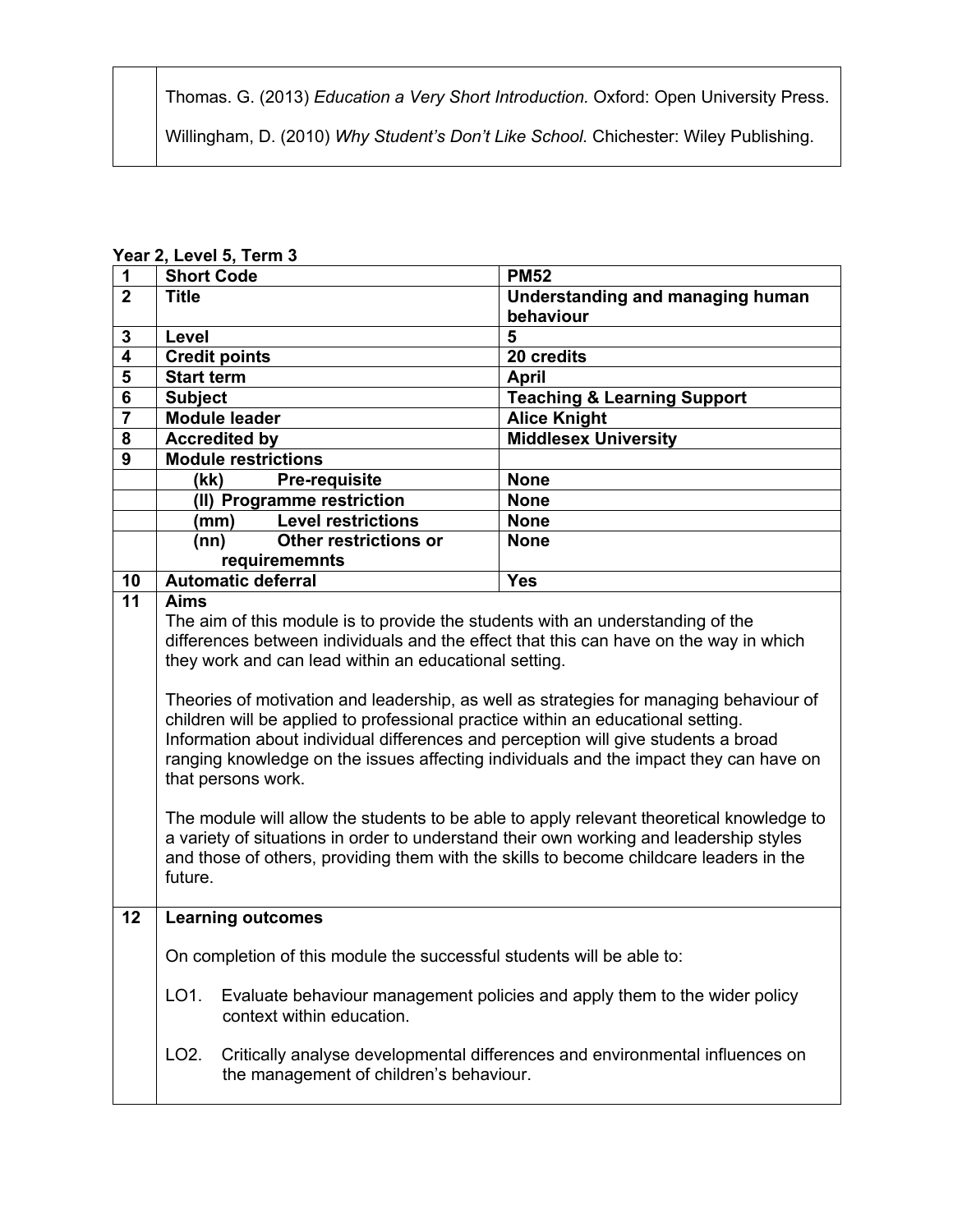|     | LO3.                                                                                                                                                                                                                                                                                                                                                                                                                                                                                | Compare and contrast theories of behaviour management, motivation and<br>leadership, applying this to professional practice with both adults and children.                                                                                                                                                                                                                                                  |  |
|-----|-------------------------------------------------------------------------------------------------------------------------------------------------------------------------------------------------------------------------------------------------------------------------------------------------------------------------------------------------------------------------------------------------------------------------------------------------------------------------------------|-------------------------------------------------------------------------------------------------------------------------------------------------------------------------------------------------------------------------------------------------------------------------------------------------------------------------------------------------------------------------------------------------------------|--|
|     | LO4.                                                                                                                                                                                                                                                                                                                                                                                                                                                                                | Critically analyse behaviour strategies and conflict management resolutions, in<br>relation to working with children, adults, parents/carers and other professionals.                                                                                                                                                                                                                                       |  |
|     | LO5.                                                                                                                                                                                                                                                                                                                                                                                                                                                                                | Produce a reflective learning journal that discusses observed behaviour<br>management strategies within the workplace (to be included within the essay<br>appendix).                                                                                                                                                                                                                                        |  |
| 13  | <b>Syllabus</b>                                                                                                                                                                                                                                                                                                                                                                                                                                                                     |                                                                                                                                                                                                                                                                                                                                                                                                             |  |
|     |                                                                                                                                                                                                                                                                                                                                                                                                                                                                                     | Child anger management.<br>Individual differences to include self-image, personality and personality types<br>and conflict.                                                                                                                                                                                                                                                                                 |  |
|     | $\bullet$<br>$\bullet$                                                                                                                                                                                                                                                                                                                                                                                                                                                              | Leadership, definition and theories.<br>Motivation, definition, types of motivation and application to understanding why<br>people do things.                                                                                                                                                                                                                                                               |  |
|     |                                                                                                                                                                                                                                                                                                                                                                                                                                                                                     | Wider policy context and environmental factors which influence behaviour<br>management.                                                                                                                                                                                                                                                                                                                     |  |
| 14. | Learning, teaching and assessment strategy<br>The module will comprise of a variety of methods including both formal lectures and<br>seminars. Taught sessions will be supplemented with resources to assist in the<br>assignment task. Independent research will be required to investigate how theories of<br>leadership, motivation and behaviour management apply to leadership within a<br>childcare context.<br><b>Formative:</b><br>Submit a draft of the essay for comment. |                                                                                                                                                                                                                                                                                                                                                                                                             |  |
|     |                                                                                                                                                                                                                                                                                                                                                                                                                                                                                     |                                                                                                                                                                                                                                                                                                                                                                                                             |  |
|     |                                                                                                                                                                                                                                                                                                                                                                                                                                                                                     | <b>Summative:</b>                                                                                                                                                                                                                                                                                                                                                                                           |  |
|     | (1000 words, 35%, Learning Outcomes: LO 4 & 5, Summative).                                                                                                                                                                                                                                                                                                                                                                                                                          |                                                                                                                                                                                                                                                                                                                                                                                                             |  |
|     | Essay: With reference to a reflective learning journal, apply knowledge of behaviour<br>management, motivation and leadership theories within professional practice with both<br>adults and children.                                                                                                                                                                                                                                                                               |                                                                                                                                                                                                                                                                                                                                                                                                             |  |
|     |                                                                                                                                                                                                                                                                                                                                                                                                                                                                                     | (2500 words, 65%, Learning Outcomes: LO 1, 2, 3 & 4, Summative).                                                                                                                                                                                                                                                                                                                                            |  |
| 15. |                                                                                                                                                                                                                                                                                                                                                                                                                                                                                     | <b>Learning materials</b>                                                                                                                                                                                                                                                                                                                                                                                   |  |
|     | Available at:                                                                                                                                                                                                                                                                                                                                                                                                                                                                       | <b>Essential Books:</b><br>Behaviour and discipline in schools: Advice for head-teachers and school staff (2014).<br>https://www.gov.uk/government/uploads/system/uploads/attachment_data/file/488034/<br>(Accessed: 11 March 2016).<br>Higgins, H.J. (2012) 'Educating the emotional self: the role home plays in a child's<br>method of communicating life stories in a classroom space', Education 3-13: |  |
|     | p.451-472.                                                                                                                                                                                                                                                                                                                                                                                                                                                                          | International Journal of Primary, Elementary and Early Years Education, vol. 40:5,                                                                                                                                                                                                                                                                                                                          |  |